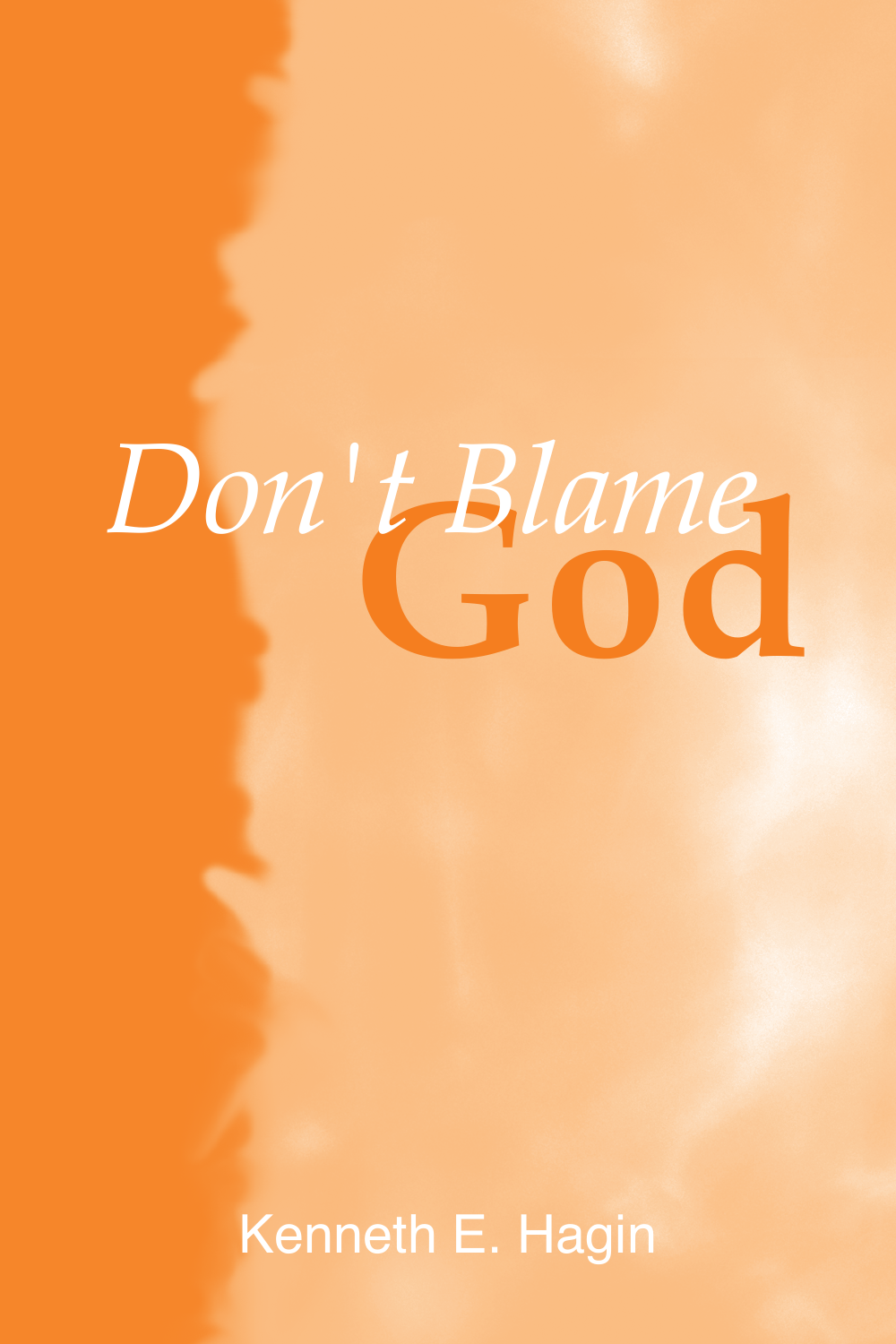Unless otherwise indicated, all scripture quotations are taken from the *King James Version* of the Bible. Public domain.

22 21 20 19 18 17 16 41 40 39 38 37 36 35

*Don't Blame God* ISBN-13: 978-0-89276-056-5 ISBN-10: 0-89276-056-7

*In the U.S. write:* Kenneth Hagin Ministries P.O. Box 50126 Tulsa, OK 74150-0126 1-888-28-FAITH rhema.org

*In Canada write:*  Kenneth Hagin Ministries of Canada P.O. Box 335, Station D Etobicoke (Toronto), Ontario Canada M9A 4X3 1-866-70-RHEMA rhemacanada.org

All rights reserved. Contents and/or cover may not be reproduced in whole or in part in any form without the express written consent of the Publisher. The Faith Shield is a trademark of Rhema Bible Church, aka Kenneth Hagin Ministries, Inc. registered with the U.S. Patent and Trademark Office and, therefore, may not be duplicated.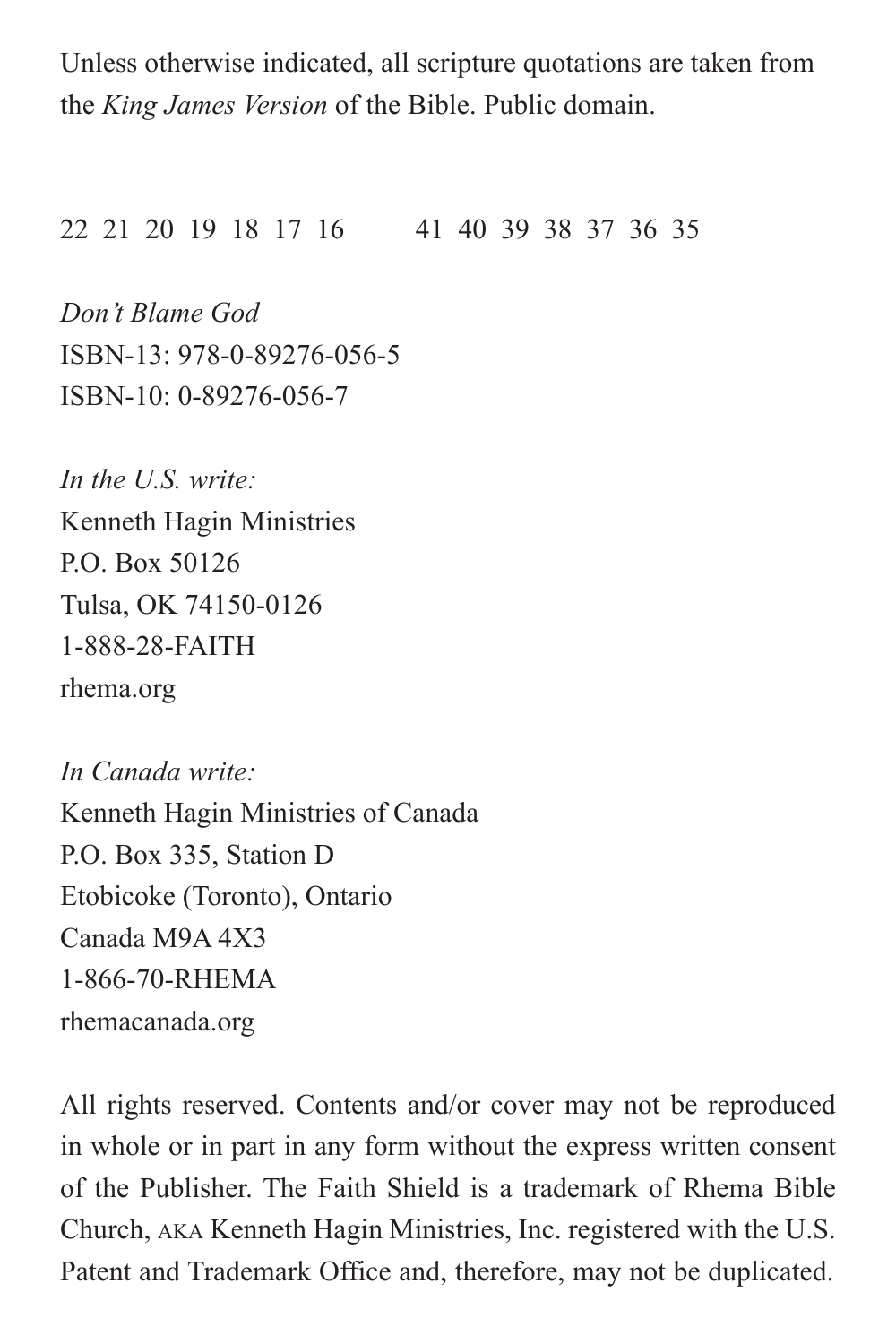# $Don't$  Blame

# **Kenneth E. Hagin**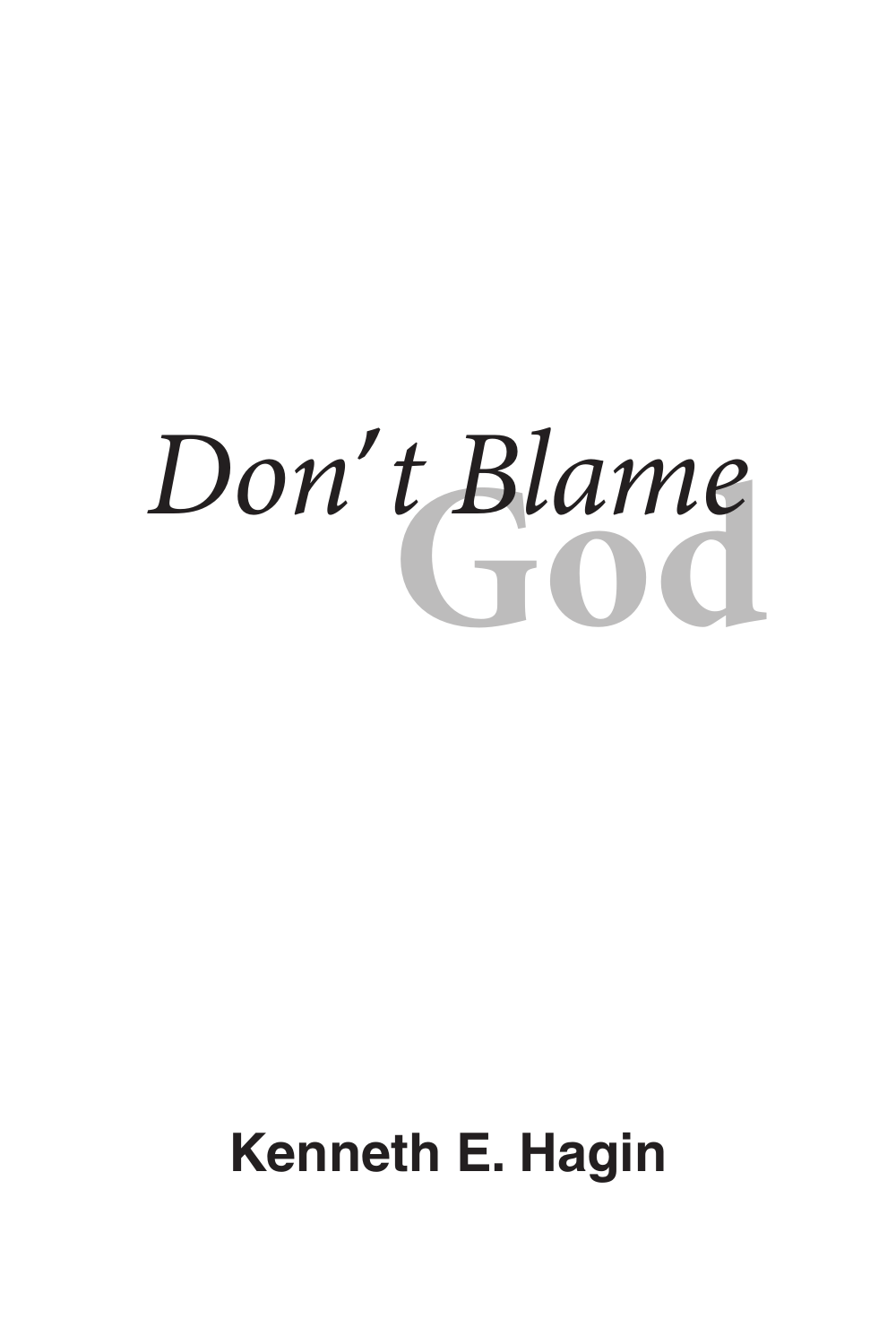#### **CHAPTER 1**  $\overline{\phantom{a}}$

# "Why Me?"

Often, before you can receive anything from God, you must find answers to the questions that are keeping you from receiving. As long as questions crowd your mind, there will be doubts in your mind. And as long as you have doubts, your faith will be hindered.

I know from my own experience on a bed of sickness that there were questions in my mind that had to be settled before my faith could be effective. I had to find the answers myself. That is the reason I was bedfast 16 months from ages 15 to 17.

Sometimes it would take me weeks and months to find the answer to a question, and just about the time I found one answer, the devil would bring up something else.

For a long time the devil tried to tell me that God had afflicted me and was punishing me for some wrongdoing in my life. I listened to this for a while, but finally I said, "Devil, I was born this way. I was born with a deformed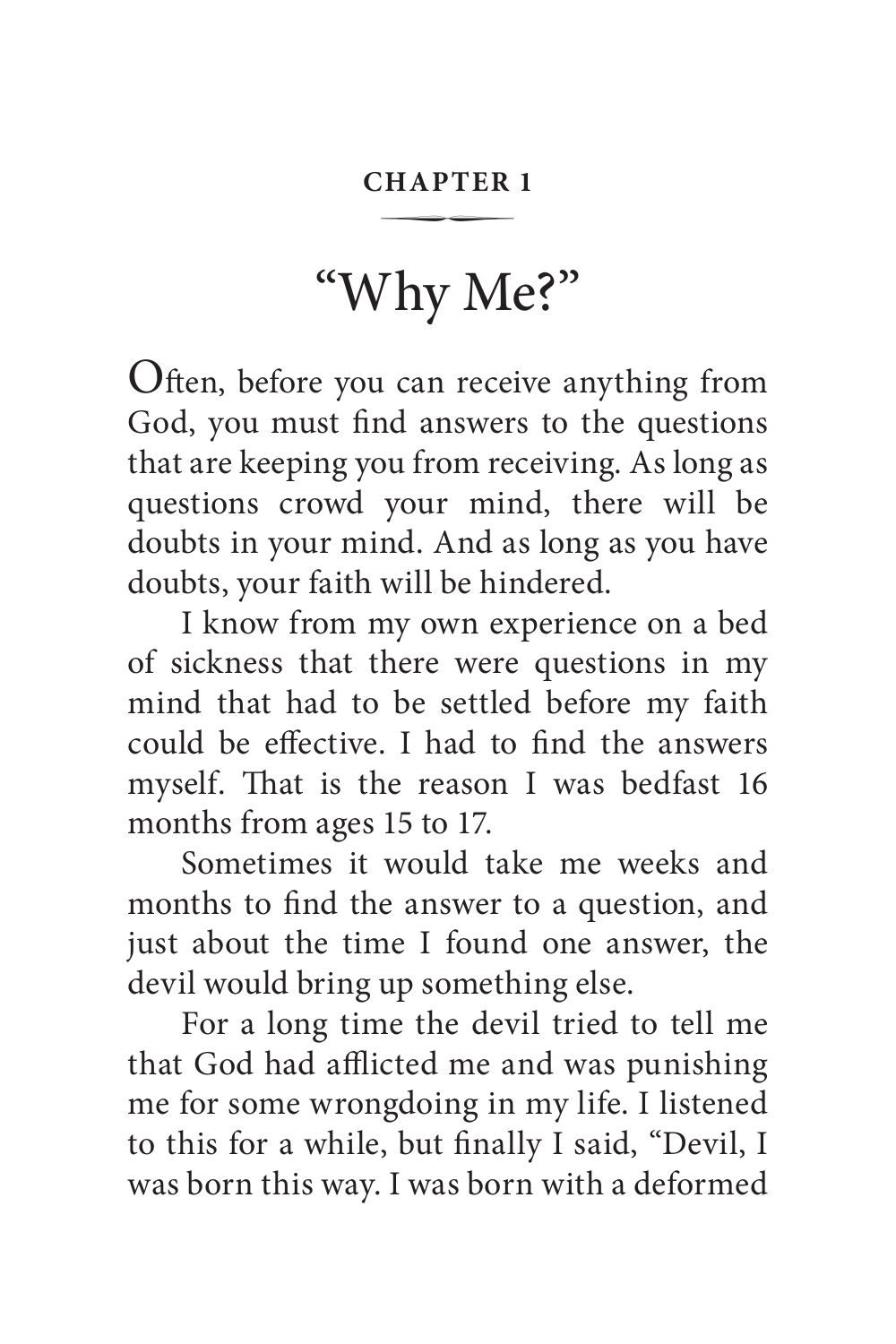heart and serious internal trouble. What would be the use of God's punishing me for something I don't even know about? That must not be true."

Sometimes the devil would say, "You're sick because of something your parents did." That is what the disciples thought of the man who was blind from birth. They asked Jesus, "*Master, who did sin, this man, or his parents, that he was born blind?"* (John 9:2).

Some people misquote Jesus' reply in verse 3 as "Neither the man nor his parents sinned. He was sick just so God could heal him." That is not what this scripture says. It says, *"but that the works of God should be made manifest in him. I must work the works of him that sent me"* (vv. 3–4).

If a person stopped reading at this point, he might say, "He is sick just so God can heal him." Wouldn't that be a terrible thing to accuse God of? Here is a grown man, blind from birth, and God made him blind just so He could heal him? If that were true, God would not be much of a God, would He? And I would not be interested in Him. But thank God, that is not true!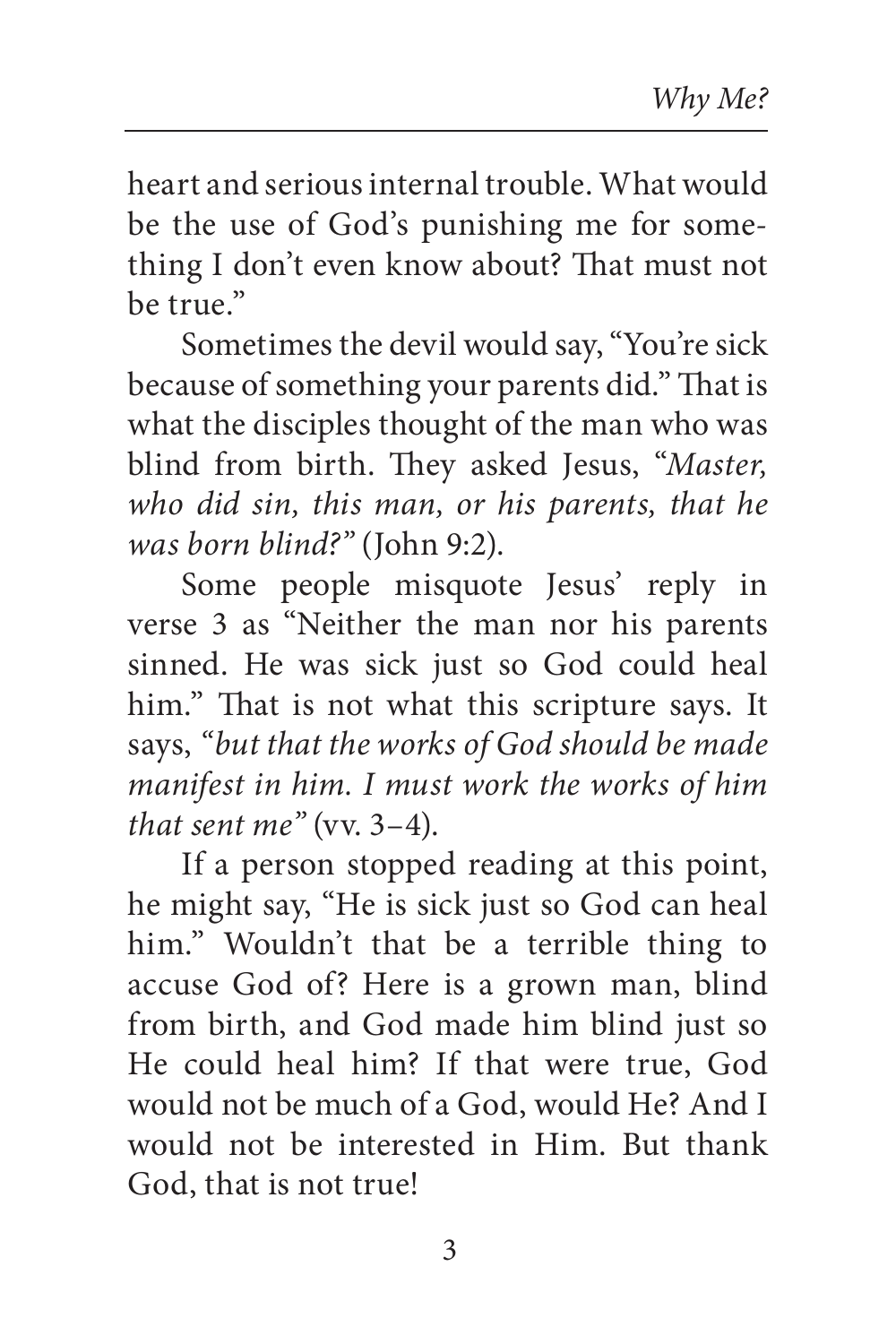Notice that Jesus said, "*I must work the works of him that sent me."* He immediately did the works of God by healing the man.

When the devil saw that I was going to believe in healing anyway, he tried to convince me that it was not God's will to heal me. He said, "Healing is real, but it is *not* God's will to heal *everybody*. *You're* one of those it is *not* His will to heal."

(Many people believe the lie that it is not God's will to heal them, yet it is illogical to believe that God heals, and at the same time believe that He won't heal *you*.)

I rejected this argument, too. I kept searching for answers.

All I knew was what I had heard preachers and other people say. Some said, "Your sickness is God's work. God is doing all of it." I could not accept this explanation. Others said, "Well, maybe God didn't *commission* it, but He *permits* it for a purpose." That is about the same thing.

I never was happy as a child. I never laughed. My daddy left us when I was 6. Being ill affected me emotionally. I was so weak I couldn't defend myself from the other children at school. Everybody could beat me up—even the girls.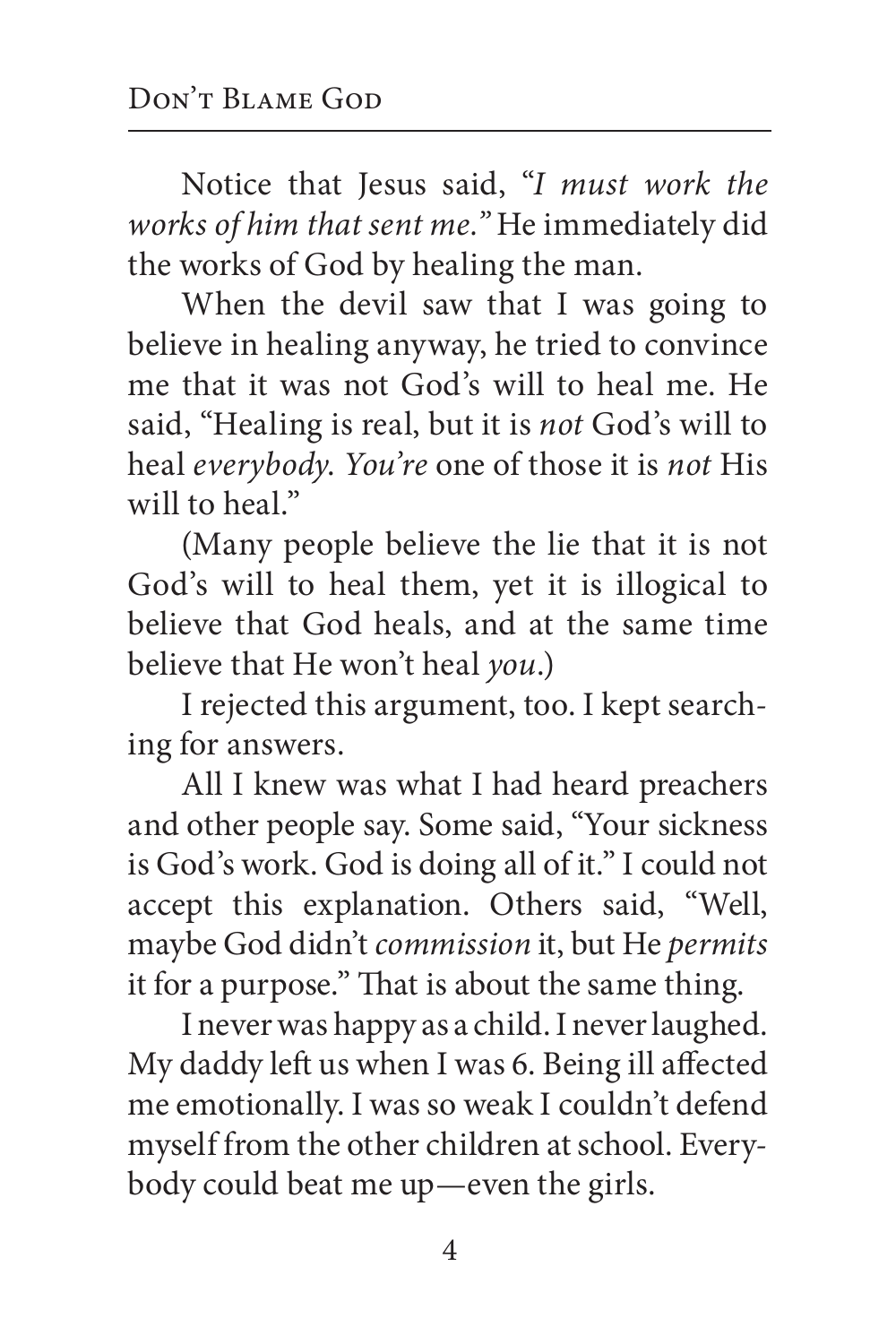When I tried to fight back, the extra effort caused me to faint, because my heart didn't beat right. Many times I was unconscious 45 minutes, and once I was out for an hour and a half. The school nurse and my teacher told me sometimes I would turn black, and sometimes I would be just as blue as I could be. They had to work long and hard to bring me around.

Because of my physical condition and because of my getting pushed around so much, by the time I went into the second grade, I was mad at everybody. I was mad at the whole world. It twisted my thinking.

One day during the noon hour I decided to take things into my own hands. I went off the school grounds to some buildings that had just been built, and I returned with a 2x4 about 20 inches long. I slipped up behind the bully of the playground and hit him right behind the ear as hard as I could. He was out 45 minutes.

I did my best to kill him. At 8 years of age, I thoroughly *meant* to kill him—and I was *disappointed* that I had not.

This was one of several such incidents. I would not fight anybody openly, but as soon as they turned their back, I would knock them in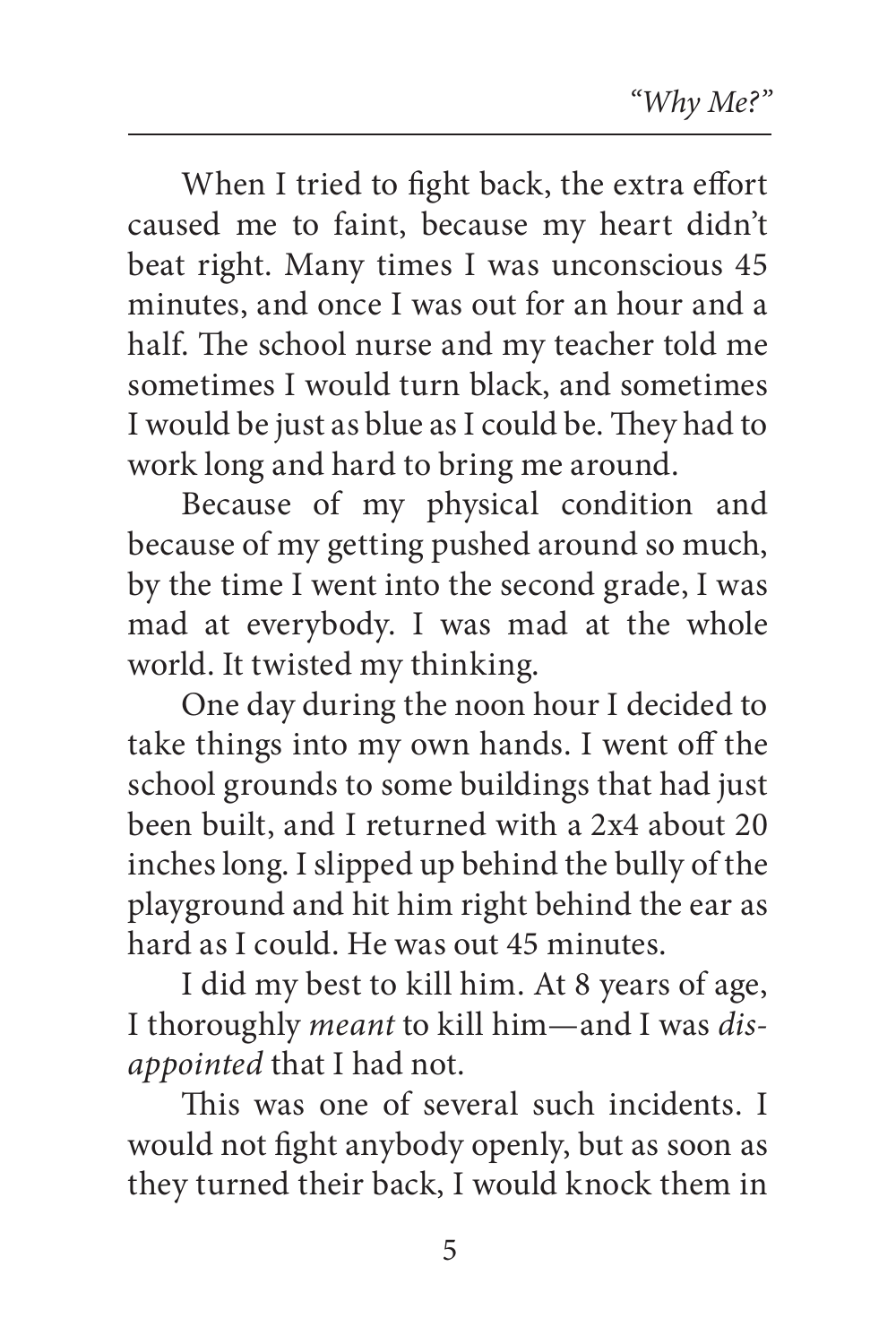the head with a hammer or whatever else I could get my hands on. I would just as soon have killed them as looked at them. You get tired of getting walked over after a while. Of course, I was not saved then. It makes a lot of difference when the love of God comes into your heart.

I was born again while bedfast, but even after that, questions arose in my mind: "Why was I born this way? Is God the author of the sufferings that are in this world today?" I remember asking myself: "Who is responsible for all of this?"

"Why me?" I asked God.

"Why did I have to be born as a premature baby who weighed less than two pounds? Did You cause me to be born prematurely?

"Why did I have to be afflicted all my life? Why couldn't I have had a normal childhood? Did You rob me of my childhood?

"Why couldn't I have known happiness? Are You the One who caused me to sit and watch as others ran, jumped, and played?

"Now I am bedfast, and five doctors say I have to die. Why me? I didn't have anything to do with it. God, did You?"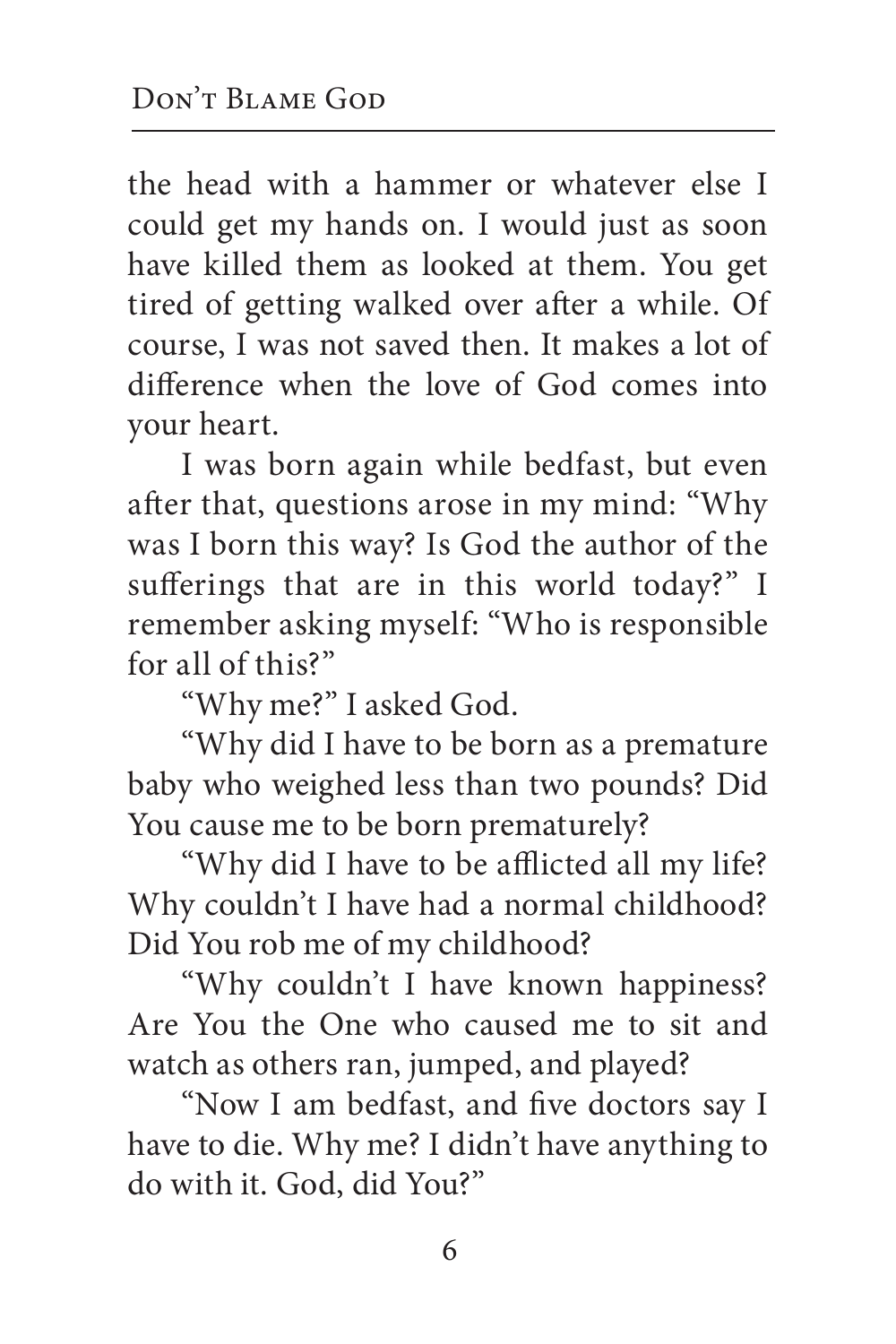I wept, "Oh, God, surely I don't have to die! I don't know what it is to live yet. I know what it is to be hungry, cold, and without clothes, but I have never known what it is to be comfortable and to have nice things." (I had been so hungry as a child that the smell of food would make me fall over in a dead faint.)

I said, "I always have been pushed from pillar to post. I never have known what it is to have a family. I had hopes of growing up, marrying, and having a family, but I will never know what it is if I die now. Do I have to die?"

Such questions demand an answer, but nobody really gives you an answer; they will give you some theological concept that does not amount to anything.

But thank God, the Bible has the answer. We can believe God's Word and be delivered, or we can doubt it if we want to and remain bound.

I am so glad I found the answer. I found it in Acts 10:38, *"God anointed Jesus of Nazareth with the Holy Ghost and with power; who went about doing good, and healing all that were oppressed of the devil; for God was with him."*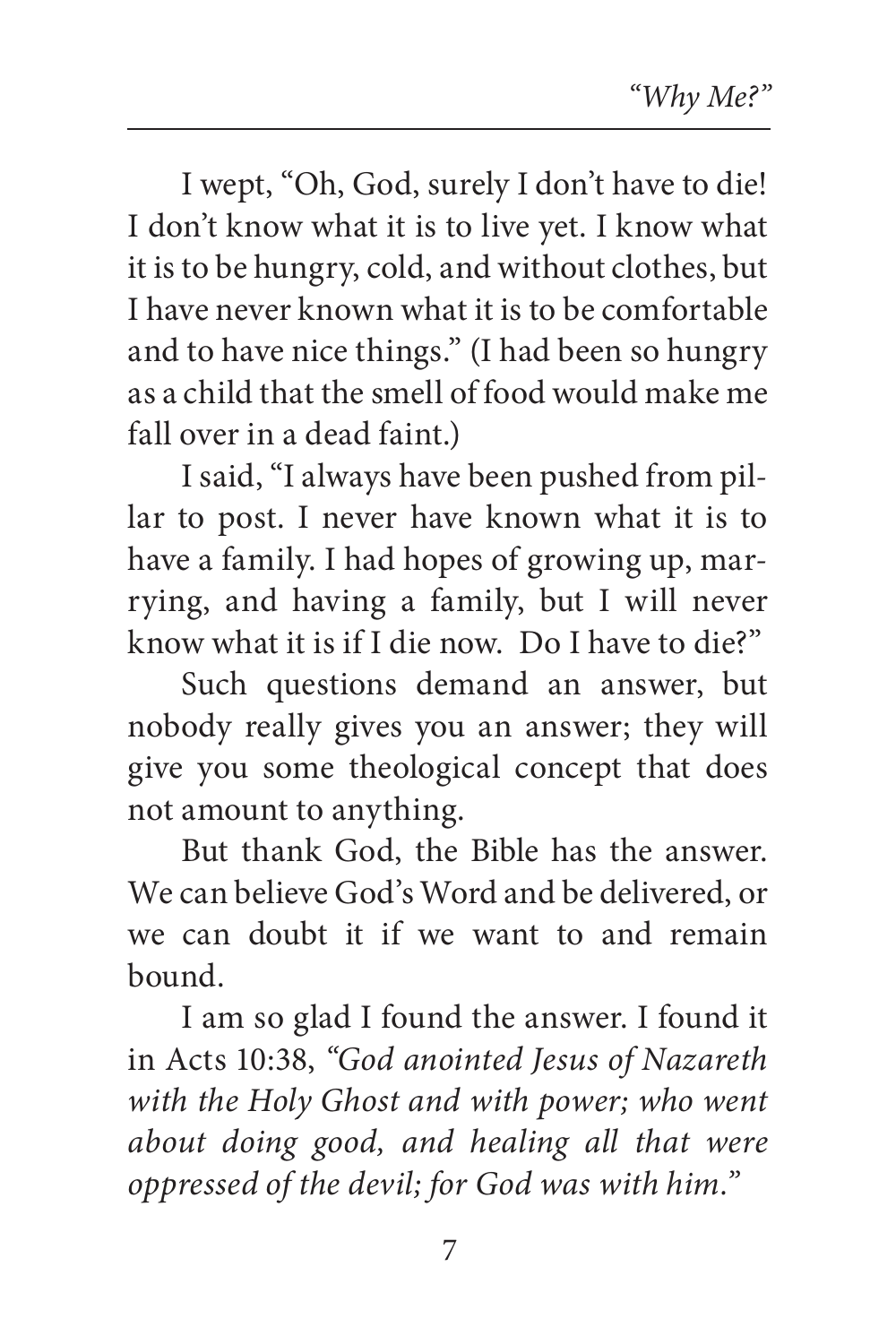Jesus went about **doing good, and healing all who were oppressed of the devil.** That is good, isn't it?

This verse told me that Satan is the oppressor . . . Satan is the one who caused me to be born prematurely . . . Satan is the one who caused me to have a deformed heart . . . Satan is the one who caused my body to be almost totally paralyzed . . . Satan is the one who gave me an incurable blood disease . . . Satan is the one who kept me bound for 16 months on a bed of sickness.

#### **But Jesus is the Deliverer!**

Jesus is the Lifegiver!

Jesus is the Savior!

Jesus is God manifested in the flesh!

Hallelujah! I never was so thrilled with anything in my life as when I discovered this truth! Yes, God's Word is truth.

After I saw what the Bible said and received my healing, I crawled out of bed and said, "I am not going to die! I am going to live, and someday I am going to have a family—a wife and children."

I was 17 years old then—just a boy. I had never heard healing preached in my life.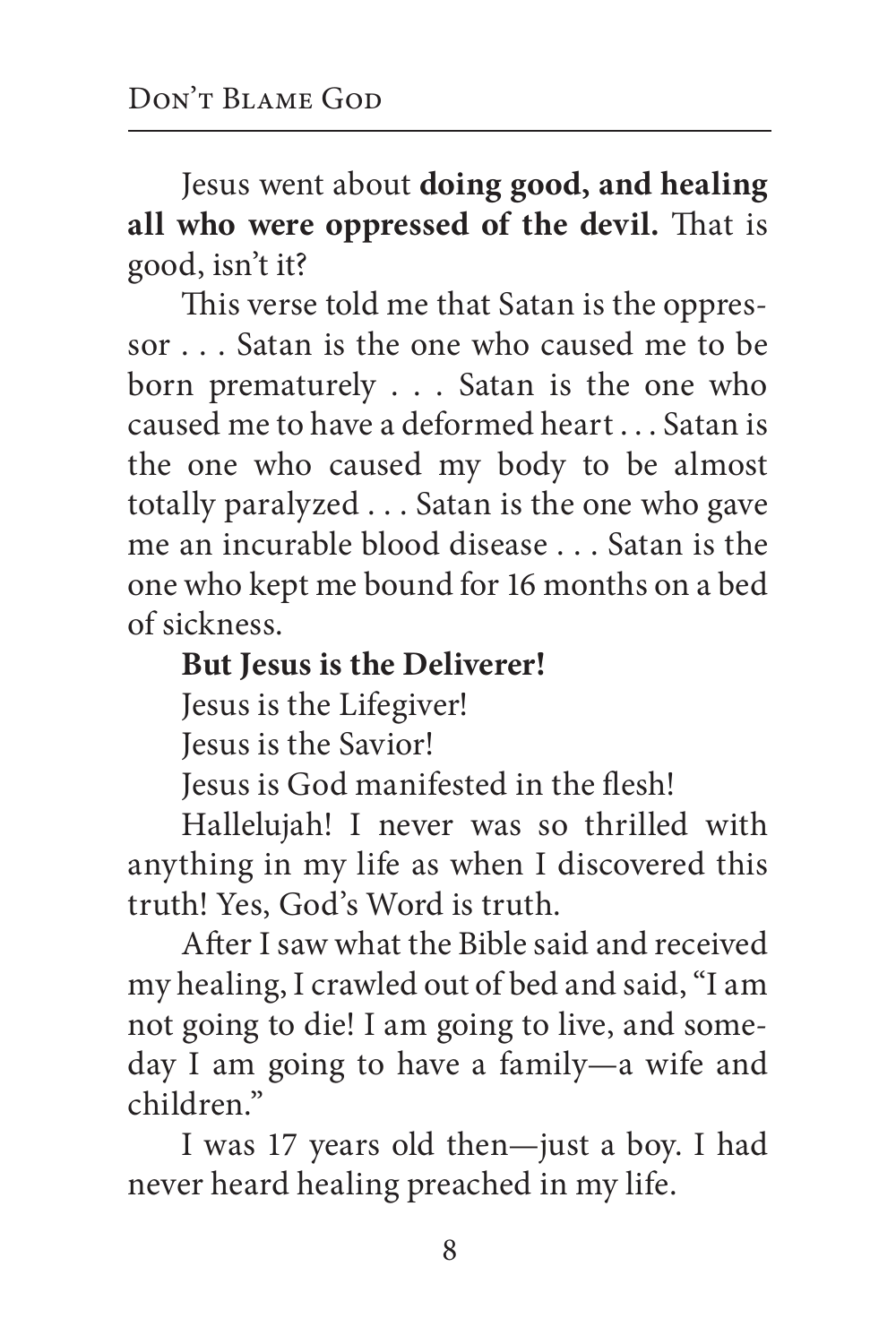My relatives warned me to be careful, but the Bible said it, I believed it, and that settled it. I told everyone I met what I was going to do. People did not want to believe my healing, however. They said I had stayed in bed so long that I had lost my mind.

Today I am the result of what I said in those days. I have enjoyed perfect health ever since. God gave me a lovely wife and family, and it has been Heaven all the way. Faith works. That is the reason I get happy preaching about it. I know what He has done for me.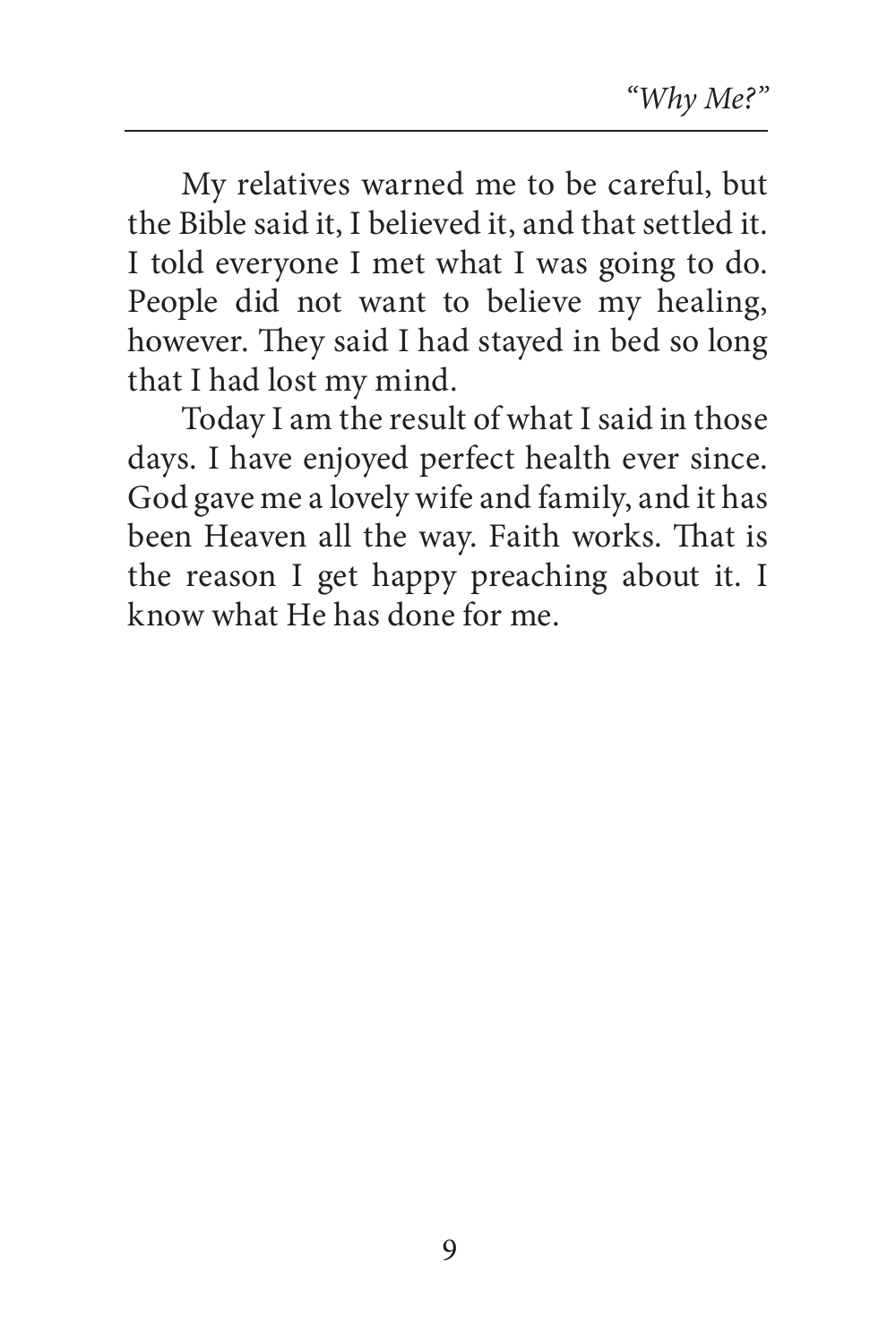#### **CHAPTER 2**  $\overline{\phantom{a}}$

# Don't Blame God

It is difficult for people who are not acquainted with the scriptures to understand that the natural laws governing the earth today largely came into being with the fall of man, when Adam sinned and the earth was cursed.

These natural laws, as we understand them, were set aside by Jesus whenever it was necessary to bless humanity. When Satan is finally bound and put in the bottomless pit, all of these laws will cease.

Because people do not understand these laws, many blame God for causing accidents, the sickness and death of loved ones, and such natural catastrophes as storms, earthquakes, and floods. Even insurance companies call natural disasters "acts of God," but they are not acts of God at all!

God is not responsible for any of these things; neither is He the author of any of them. God is not the author of death. God is not to blame.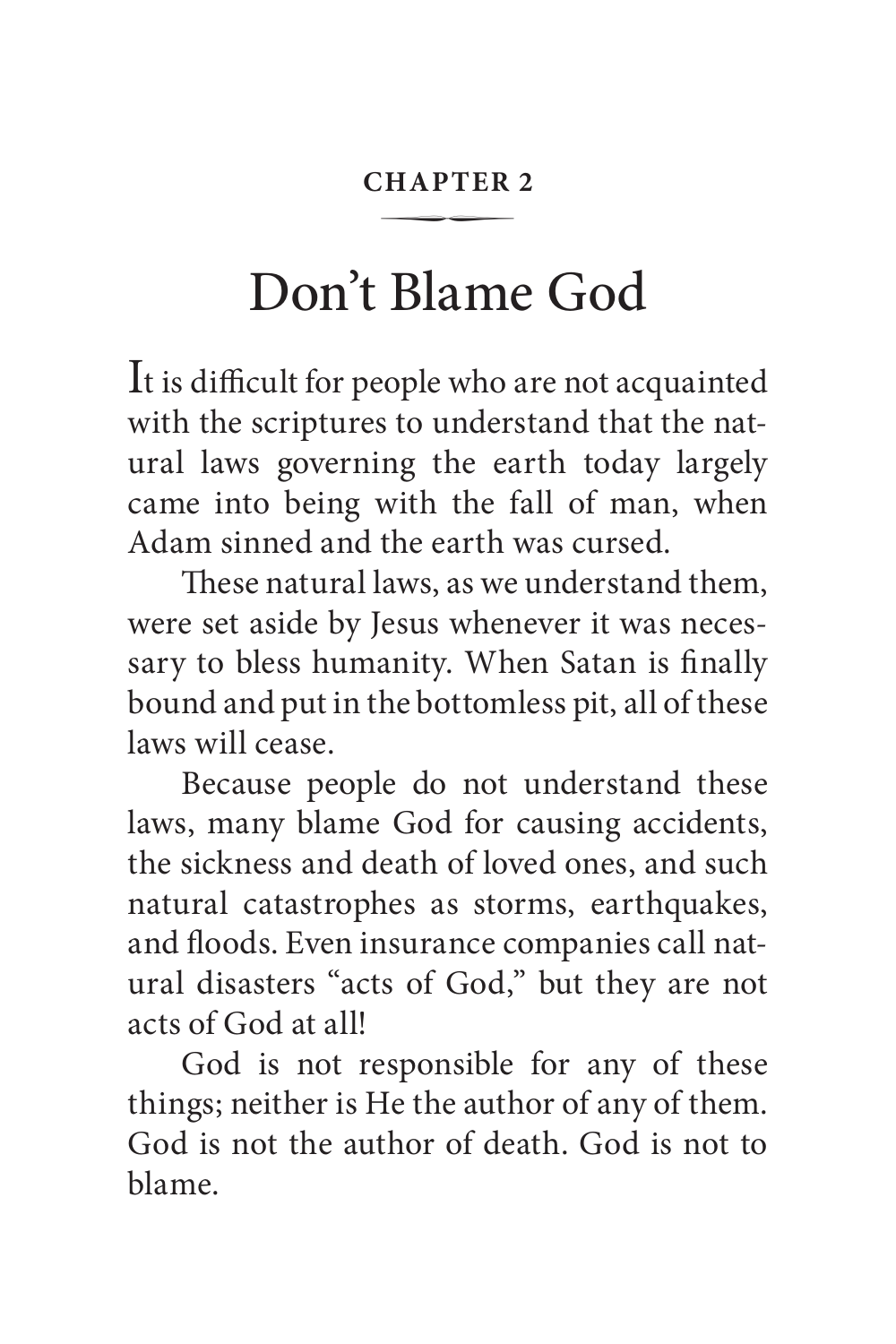**Accidents, disease, sickness, death, and disasters come as a result of the fall of man. Their author is Satan.**

Adam knew no sickness before he knew sin and Satan.

Dr. John Alexander Dowie, who helped reintroduce divine healing to the Church in the twentieth century, said, "Disease (is) the foul offspring of its father, Satan, and its mother Sin."

In the 1870s, when Dr. Dowie was pastoring a Congregational church in a suburb of Sydney, a terrible plague swept through Western Australia. People died like flies.

Years later, Dr. Dowie recalled<sup>1</sup> how he sat in his study one day, his head on his arms, sobbing his heart out before God and asking such questions as: "God, are You the author of sickness and disease? Did You send this terrible plague on this land? Are You going to destroy my whole congregation? Where did this plague come from? Who is the cause of it?"

Dr. Dowie had buried forty of his congregation. Four more awaited burial, and he had just returned home from visiting more than thirty parishioners who were sick and dying.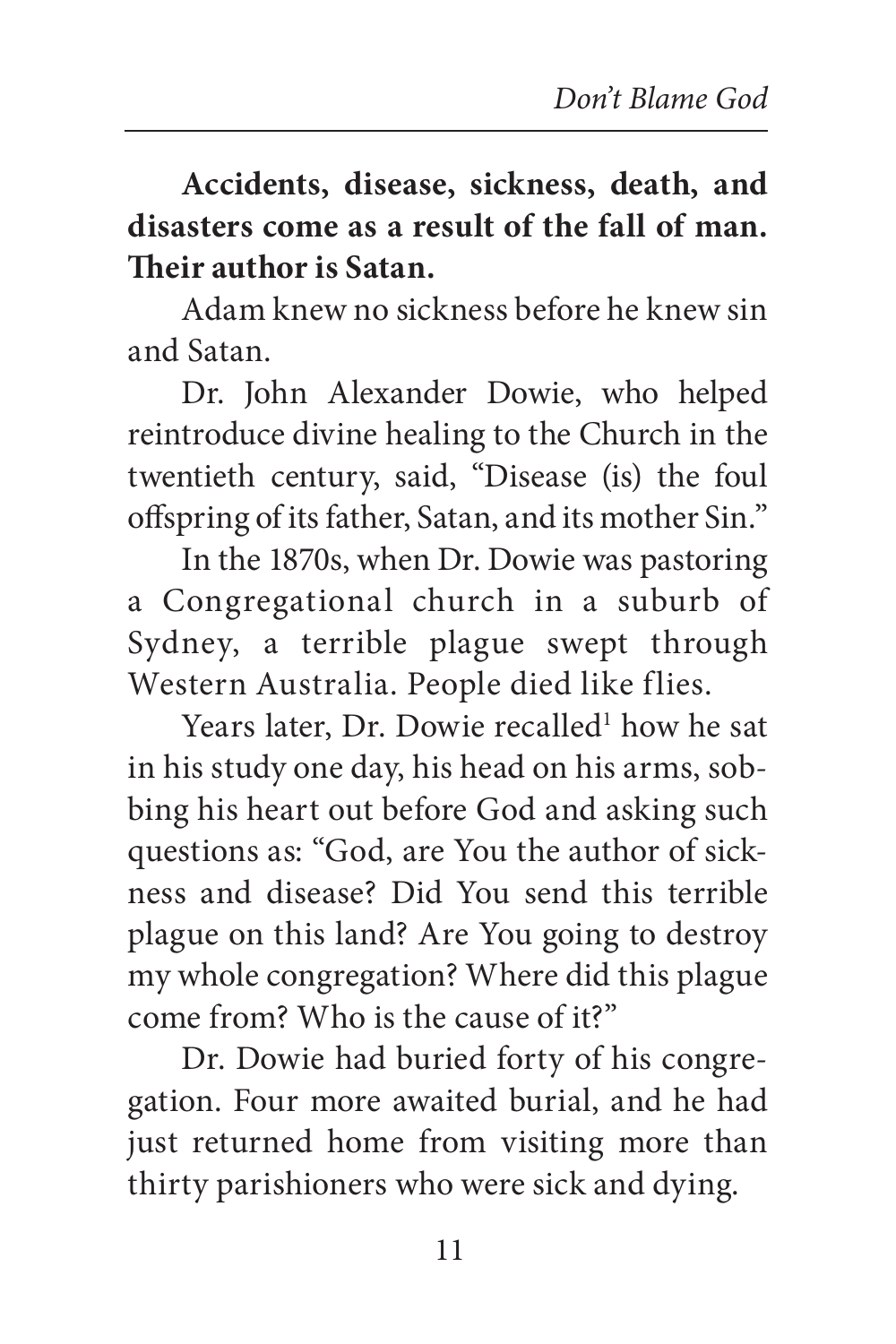"Then the words of the Holy Ghost inspired in Acts 10:38 stood before me all radiant with light, revealing Satan as the Defiler, and Christ as the Healer," wrote this man of God.

"My tears were wiped away," Dr. Dowie said, "my heart was strong. I saw the way of healing, and the door thereto was opened wide, so I said, 'God help me now to preach the Word to all the dying around, and tell them how 'tis Satan still defiles, and Jesus still delivers, for "He is just the same today.""

He did not have long to wait. Within minutes, two young men burst into his study, pleading breathlessly, "Oh, come at once. Mary is dying!" Dr. Dowie ran down the street after them, not even pausing to take his hat. He was furious that Satan should have attacked this innocent young member of his flock. He found the girl in convulsions.

As Dr. Dowie entered Mary's room, her medical doctor, having given up on her, was preparing to leave. He turned to Dr. Dowie and remarked, "Sir, are not God's ways mysterious?"

The Word of God was burning in Dr. Dowie's heart. *"God's* way!" he thundered. "How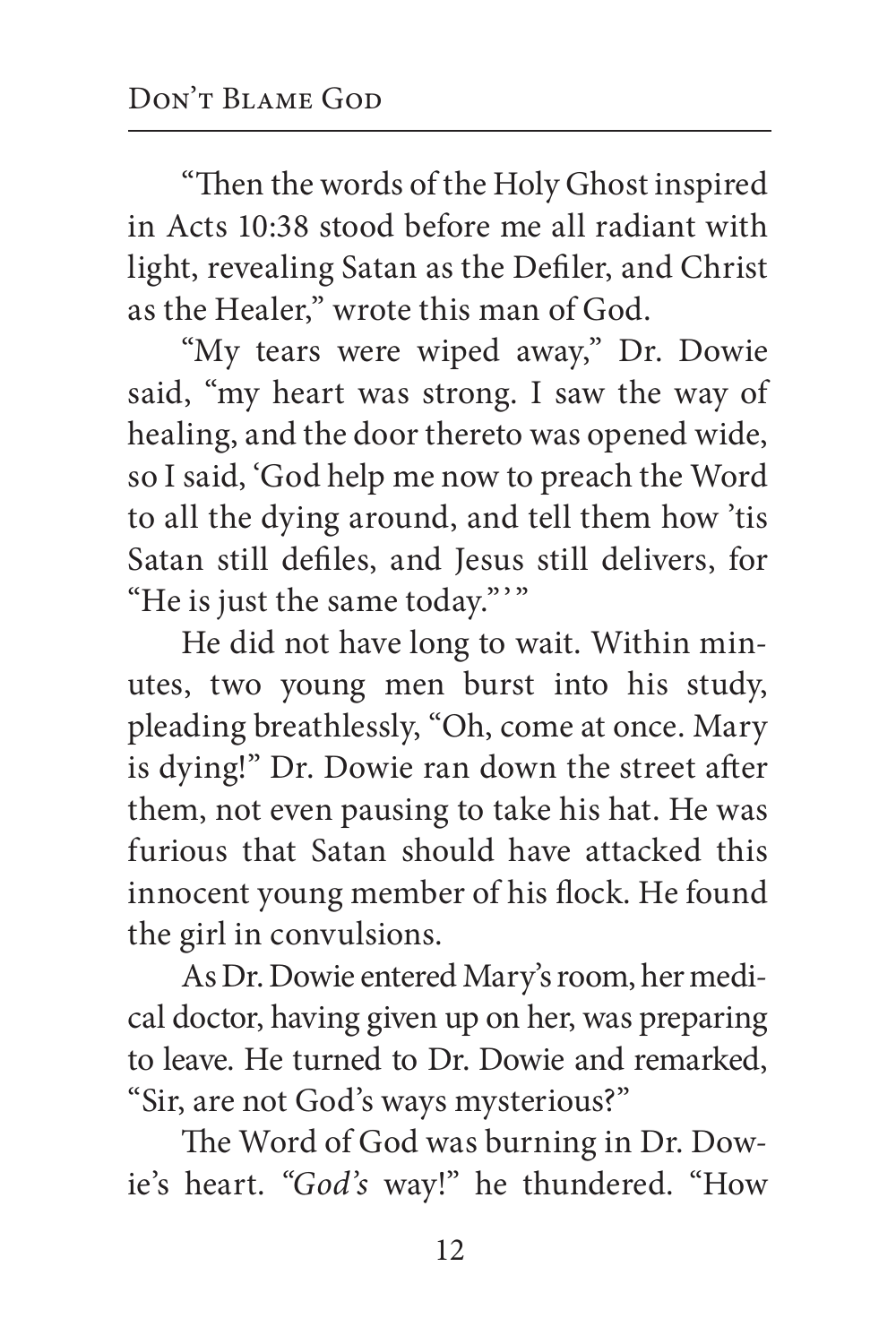*dare* you call that God's way! No, sir, that is *the devil's* work!"

He challenged the physician, who was a member of his congregation, "Can you pray the prayer of faith that saves the sick?"

The doctor replied, "You are much too excited, sir, 'tis best to say God's will be done." And he left.

(Isn't that strange? Many do not believe it is opposing God's will to be kept alive as long as possible by medicine, machines, and every other means, but they believe that *praying* to stay alive is working against God! And when people do die, they call it God's *will*!)

Still furious at Satan's attack, Dr. Dowie prayed the prayer of faith. The girl's convulsions ceased immediately, and she fell into such a deep sleep that her mother and her nurse both thought she had died. "She isn't dead," Dr. Dowie assured them. After several minutes, he awakened Mary. She turned to her mother, and exclaimed, "Mother, I feel so well!"

Remembering how Jesus had ministered to the little girl He had raised from the dead in scripture, Dr. Dowie asked, "And you're hungry?"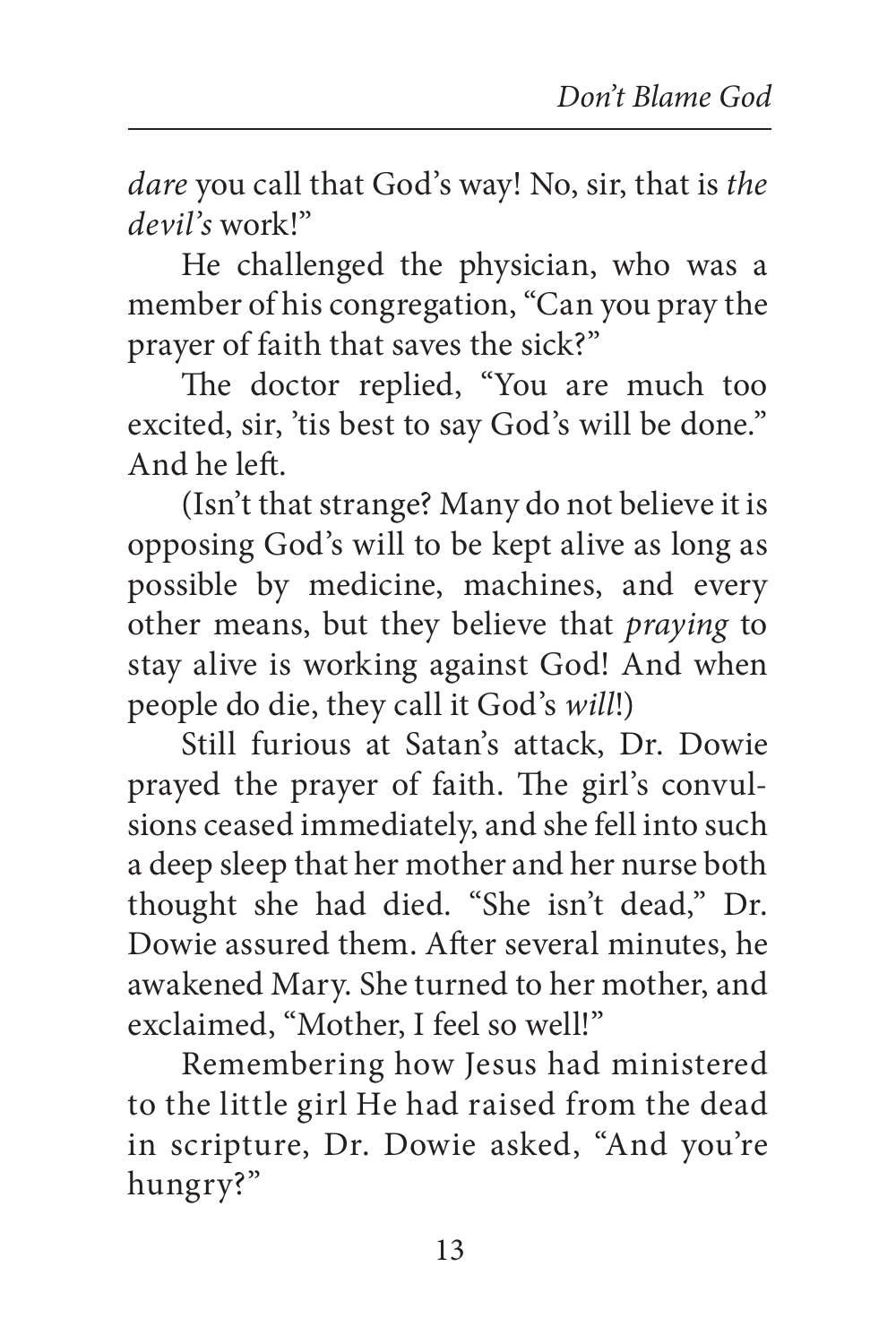"Oh, yes," she agreed. "I'm so hungry."

He instructed the nurse to fix Mary a cup of hot chocolate and some bread and butter. Then he went into the next room, where her brother and sister lay sick with the same fever.

After prayer, they, too, instantly recovered. From that day on, Dr. Dowie ministered to his flock on divine healing and prayed for their healing. He never lost another member to the plague.

"As I went away from the home where Christ as the Healer had been victorious," Dr. Dowie wrote, "I could not but have somewhat in my heart of the triumphant song that rang through Heaven, and yet I was not a little amazed at my own strange doings, and still more at my discovery that HE IS JUST THE SAME TODAY. And this is the story of how I came to preach the Gospel of Healing through Faith in Jesus."

<sup>1</sup> Gordon Lindsay, *The Life of John Alexander Dowie* (The Voice of Healing Publishing CO., 1951), pp. 22–26. (Now known as Christ for the Nations, P.O. Box 769000, Dallas, TX 75376.)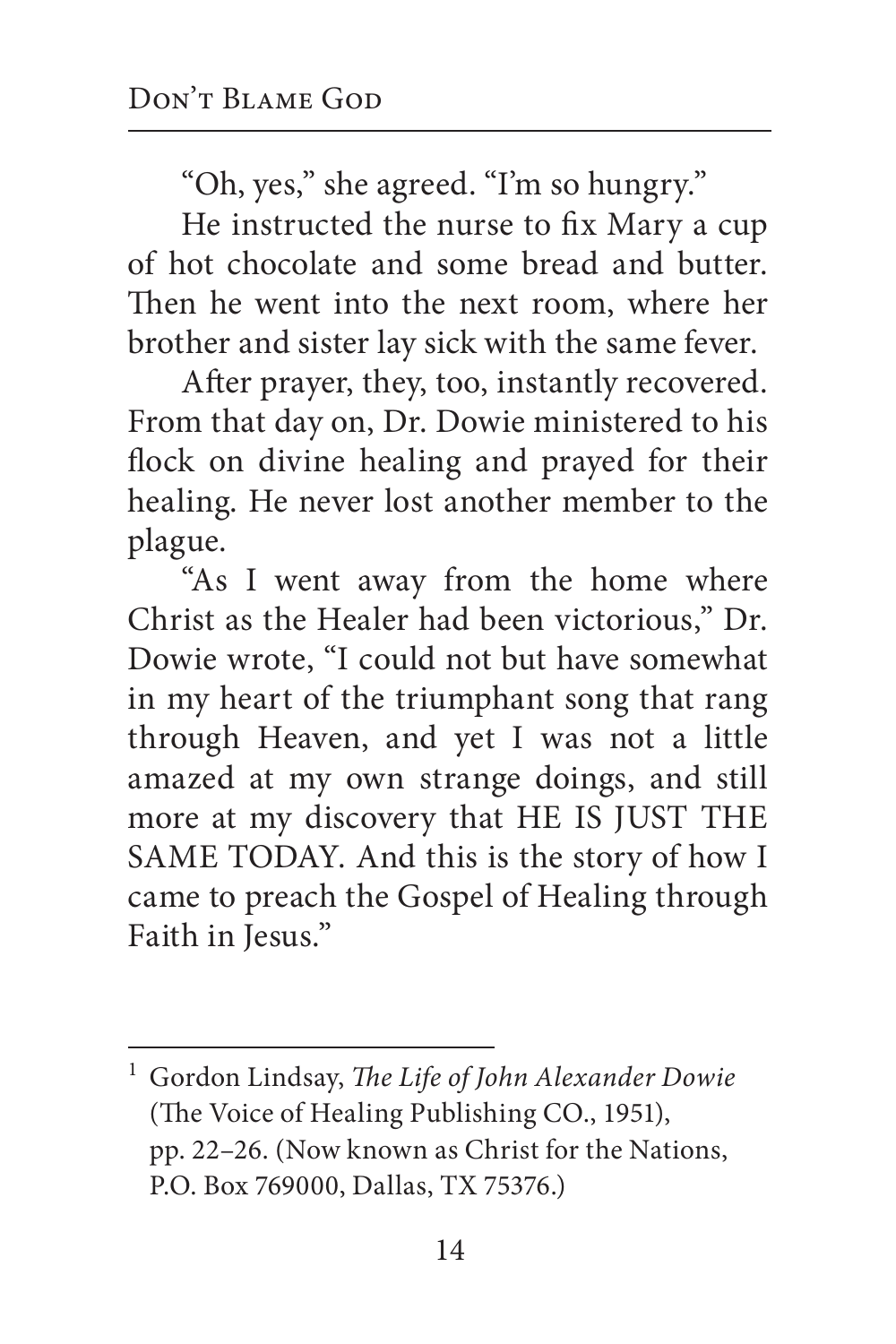#### **CHAPTER 3**  $\overline{\phantom{a}}$

# Redeemed From the Curse

The Bible pictures Jesus as the *Deliverer* of men and women—**not as their destroyer.** That is the revelation Dr. Dowie saw that day: *Satan* is the destroyer. *Jesus* is the Deliverer.

In his first Epistle, John says, concerning Jesus, "*For this purpose the Son of God was manifested, that he might destroy the works of the devil"* (1 John 3:8).

Again, the Bible says in Luke 9:56, *"For the Son of man is not come to destroy men's lives, but to save them."*

A year or two ago, I received a lovely letter from a young woman who was about to be paroled from prison.

She wrote that when she was 5, her parents broke up, and she went to live with her father. He lived with a succession of different women, and by the time this girl was 13, she was out on the streets—a prostitute. Then she got into drugs.

At 17 she married a man much older than herself for protection and security. At 18 she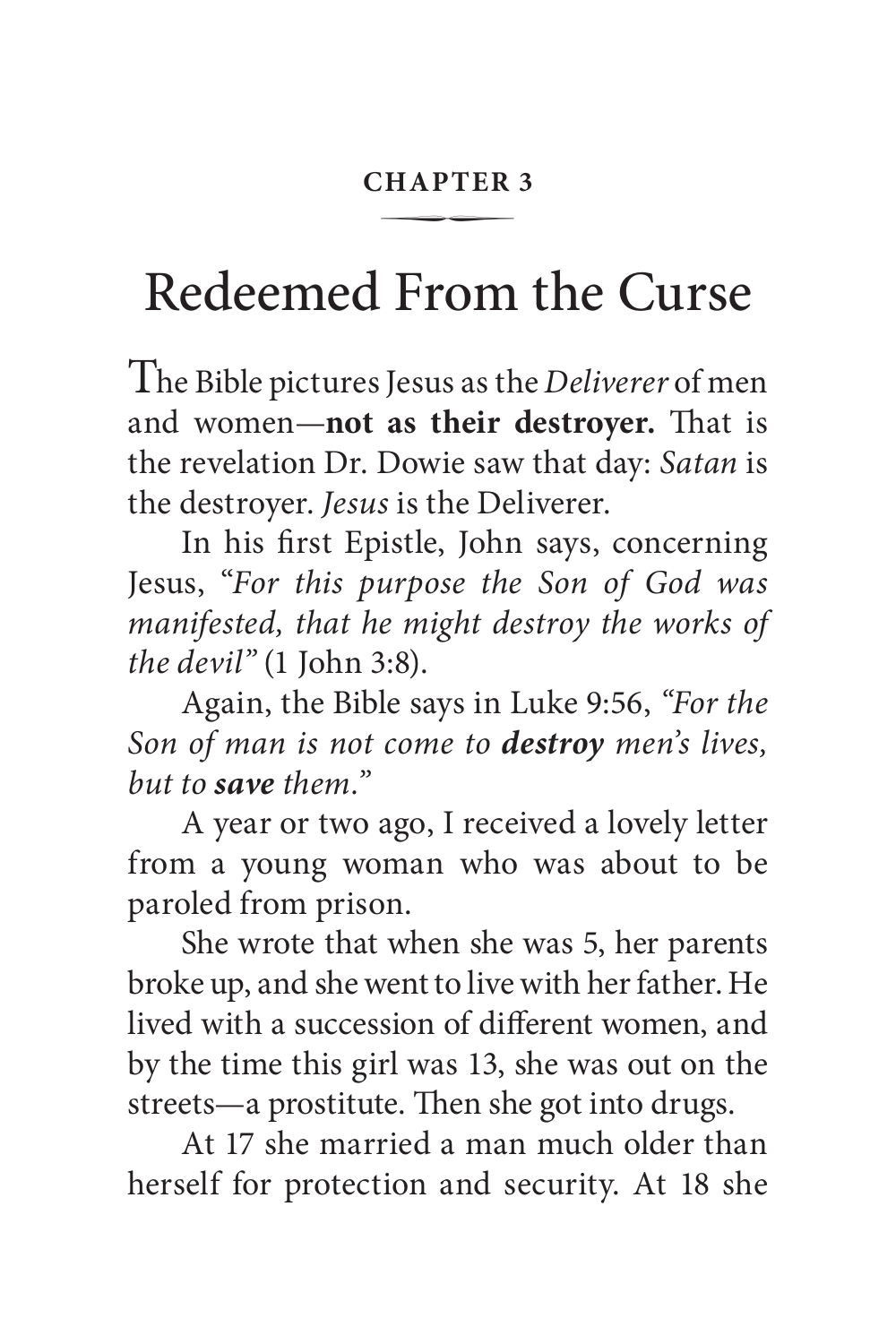had a child. At 19 she was arrested and sent to the penitentiary for peddling drugs.

"During all these years I was very bitter," she said. "I blamed God for my parents breaking up. I blamed God for the kind of life I had and for all the bad things that had happened.

"When I got to prison, my cellmate had your magazine, *The Word of Faith.* She tried to witness to me, but I wouldn't listen to her, and I wouldn't read the magazine.

"One day when she wasn't in the cell, I read the magazine, and the first message was 'Don't Blame God.' I saw that it was the devil who had robbed me of a mother, who had caused my home to be divided, and who had caused all my misery, suffering, and heartache. I got mad at the devil for lying to me.

"I got down on my knees, gave my heart to God, and was born again.

"My cellmate and I wrote in for your literature. We were both baptized in the Holy Spirit. We began a prayer meeting, and we got 39 other prisoners saved and filled with the Spirit. Even the Roman Catholic chaplain became filled with the Spirit. I want to thank you for bringing truth to me."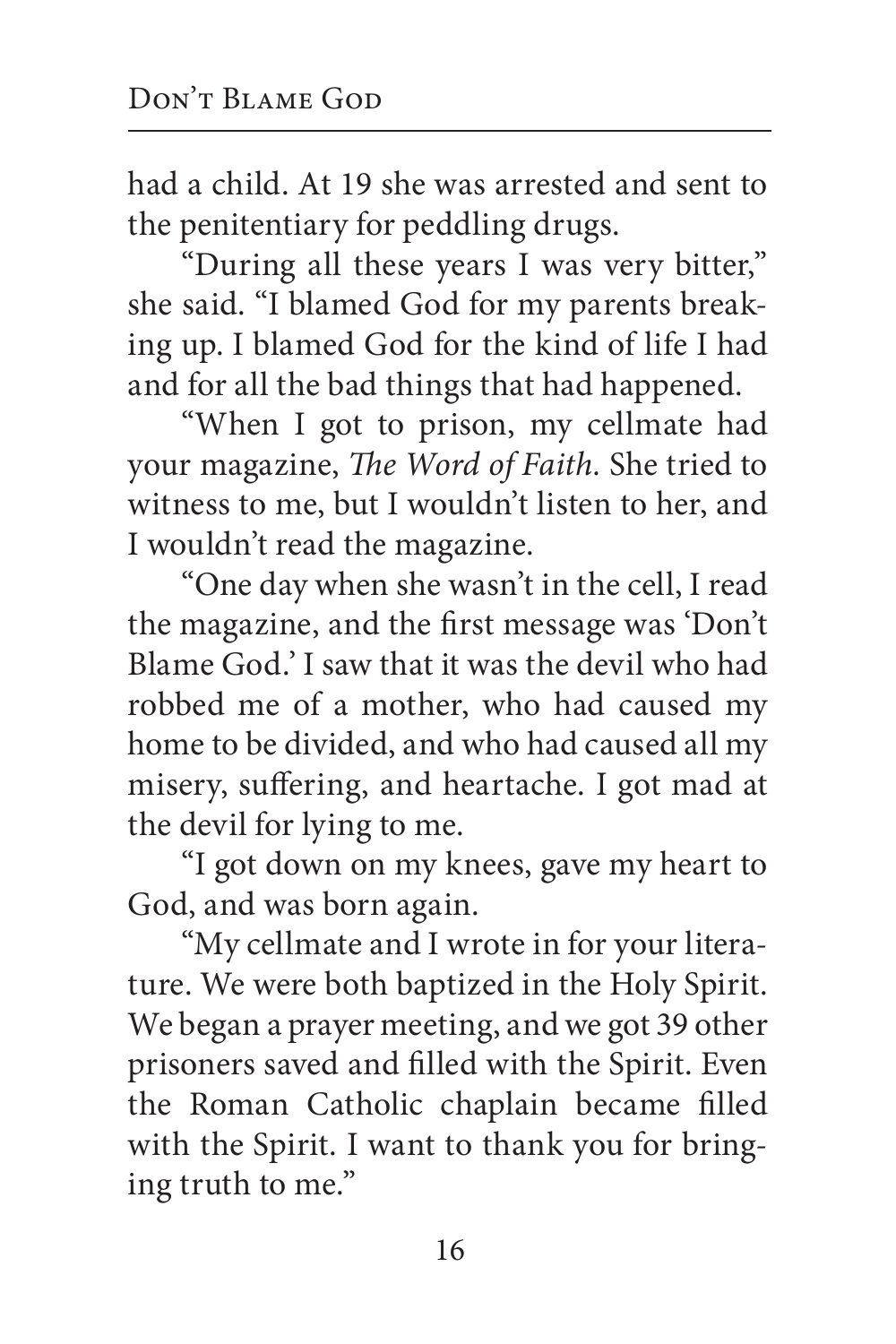She went on to say that she would return to her husband and child after her release from prison. Her husband also had been saved and baptized in the Holy Spirit, and the couple planned to go into the ministry.

Reading her letter, I thought about this principle of not blaming God, but I also thought about the scripture *"ye shall know the truth, and the truth shall make you free"* (John 8:32). The truth had set her free.

Jesus said in John 10:10, *"I am come that they might have life, and that they might have it more abundantly."* He added, *"The thief* (Satan) *cometh not, but for to steal, and to kill, and to destroy."*

In this verse, Jesus is contrasting the works of God with the works of the devil. You see, that which *steals*—that which *kills*—that which **destroys**—is the devil's work. That is plain enough, isn't it?

Jesus made another profound statement in this verse when He said, "*I am come. . . ."*

Who is He?

The Bible teaches that **Jesus is God manifested in the flesh.** In John 14:9, Jesus said, *"Have I been so long time with you, and yet hast*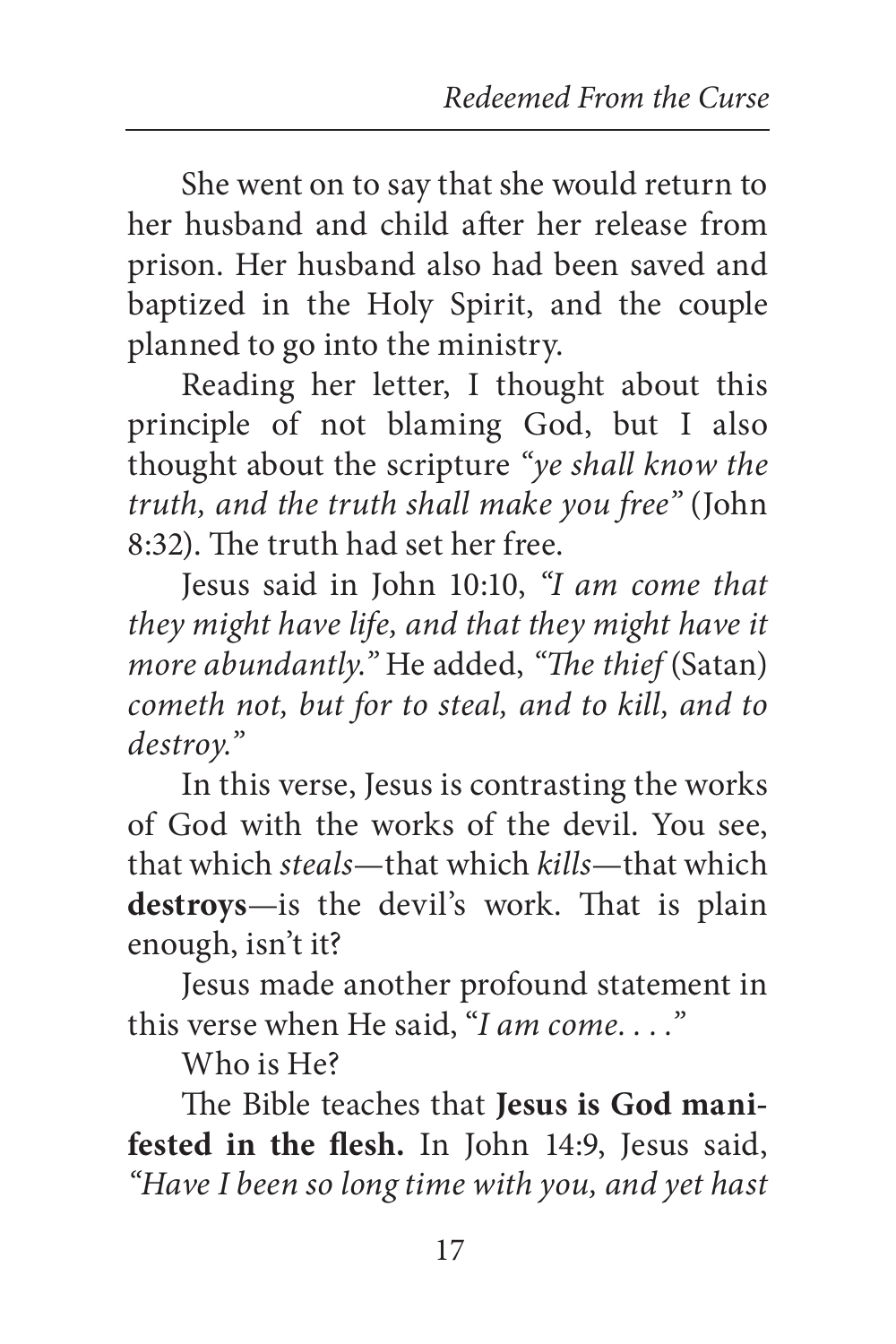*thou not known me, Philip? he that hath seen me hath seen the Father."*

Today we trust radio, television, magazines, and newspapers to tell us what leading personalities are "really like." If you want to know what God is "really like," look at Jesus. God is just like Jesus. Jesus said, *"he that hath seen me hath seen the Father."*

Furthermore, **if you want to see God at work, look at Jesus.** In John 14:10, Jesus said, *"Believest thou not that I am in the Father, and the Father in me? the words that I speak unto you I speak not of myself: but the Father that dwelleth in me, he doeth the works."*

The way the Father, working in Jesus, healed people was *through the anointing of the Holy Spirit.* We read in Acts 10:38 that God anointed Jesus with the Holy Spirit and power—healing power—and He went about doing good and healing all who were oppressed of the devil. These are the works of God. (This and other scriptures plainly call sickness Satanic oppression.)

When Jesus said, *"the Father . . . doeth the works,"* it meant that He did *all* of the works that Jesus did. For example, when Jesus was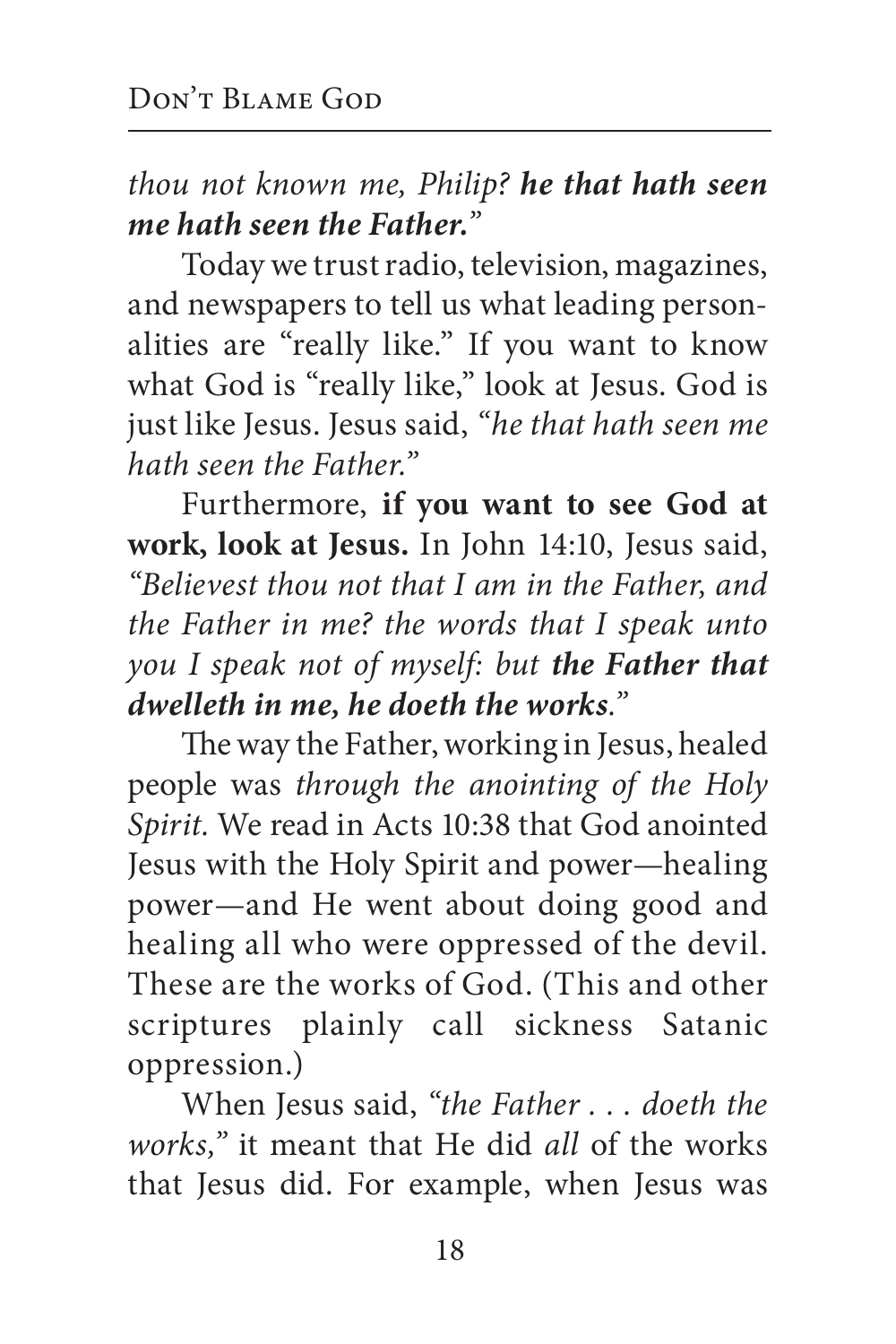aboard that tiny boat in the Sea of Galilee and rebuked the storm (Mark 4:39), it actually was the Father rebuking the storm through Jesus.

Well, if God *caused* the storm, God would be working against Himself if He *rebuked* it! The same holds true with healings. If God is the author of sickness and disease, yet God healed people through Jesus, then God would be working against Himself! (And Jesus said in Mark 3:24–25 that a house divided against itself cannot stand.)

Jesus' description of the Father in the 14th chapter of John; His statement in the 9th verse of that chapter *("he that hath seen me hath seen the Father")*; His statement in the 10th verse *("the Father that dwelleth in me, he doeth the works")*; and the scripture from Acts 10 *("he went about doing good, and healing all that were oppressed by the devil")* make it impossible for me to accept the teaching that disease and sickness are of God. The very nature of God the Father refutes that argument.

Jesus plainly taught in these and other scriptures that disease and sickness are of Satan.

Let us examine the 13th chapter of Luke's Gospel, for example. Here, Jesus was in a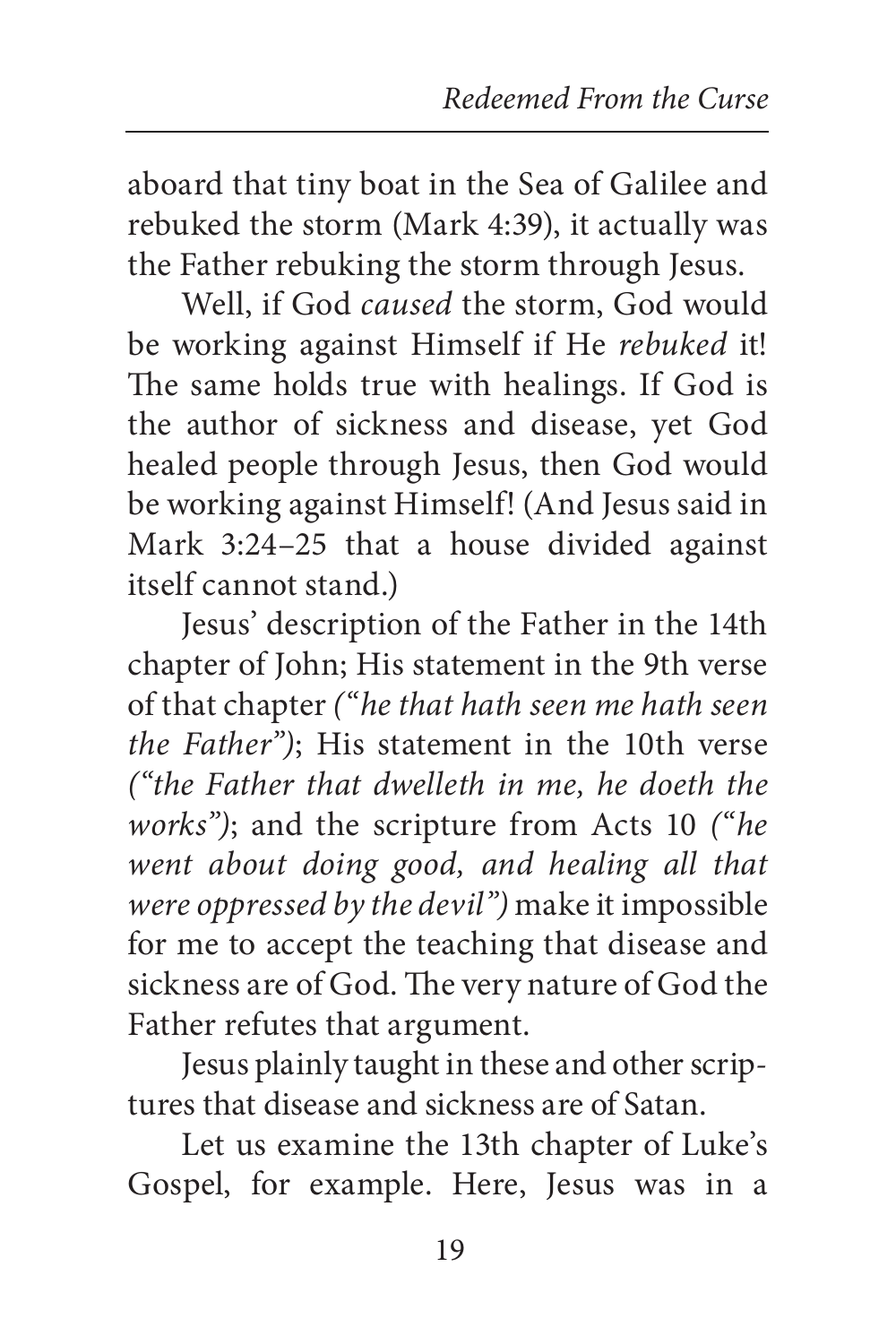synagogue when a woman who was *"bowed together"* entered. The Bible says *"she could in no wise lift up herself."* I suppose she had arthritis or some disease of that nature, because her body was locked in a bent position.

Jesus called the woman to Himself and said, *"Woman, thou art loosed from thine infirmity."* Then He touched her. Evidently God's healing power was transmitted by that touch into her body. She straightened up and was instantly healed.

The synagogue leader became angry, pretending that his anger was because Jesus had healed on the Sabbath. Jesus made a profound statement in reply. He said, *"Ought not this woman, being a daughter of Abraham, whom Satan hath bound, lo, these eighteen years, be loosed from this bond on the sabbath day?"* (v. 16).

Jesus said three positive statements here: (1) *Satan* had bound this woman the entire eighteen years; (2) Jesus said she ought to be loosed; and (3) the reason she ought to be loosed was because she was a daughter of Abraham.

"Yes," somebody might say, "healing belonged to the Jews." (Anytime you get a good scripture that promises you physical, material, and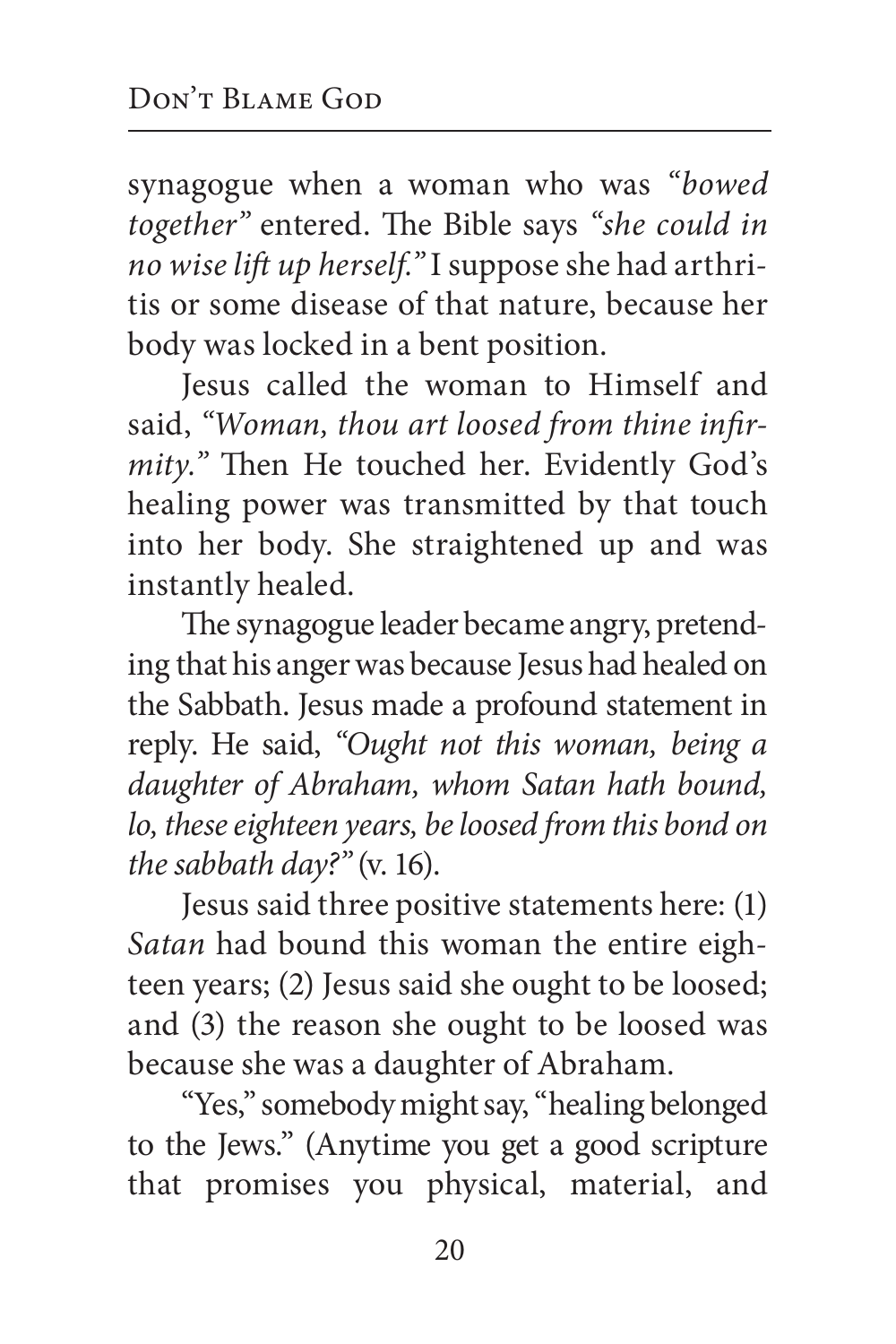financial prosperity or blessing, somebody always says, "That was just for the Jews.") Well, wait a minute.

Turn to Galatians 3:13–14: *"Christ hath redeemed us from the curse of the law, being made a curse for us: for it is written, Cursed is every one that hangeth on a tree: That the blessing of Abraham might come on the Gentiles through Jesus Christ."* Now look at the 29th verse: *"And if ye be Christ's, then are ye Abraham's seed, and heirs according to the promise."*

Are you Christ's? Are you His? You know that does not mean you are Abraham's *physical* seed or physical descendant. But if you are Christ's—if you have been born again—you are Abraham's *spiritual* seed, and you have fallen heir to the promise.

Now look at the 7th verse of this chapter: *"Know ye therefore that they which are of faith, the same are the children of Abraham."*

Jesus said, "This woman ought to be loosed from her infirmity because she is a child of Abraham." And God is saying the same thing today: "You (spiritual) sons and daughters of Abraham ought not to be bound by sickness or disease. You ought to be free."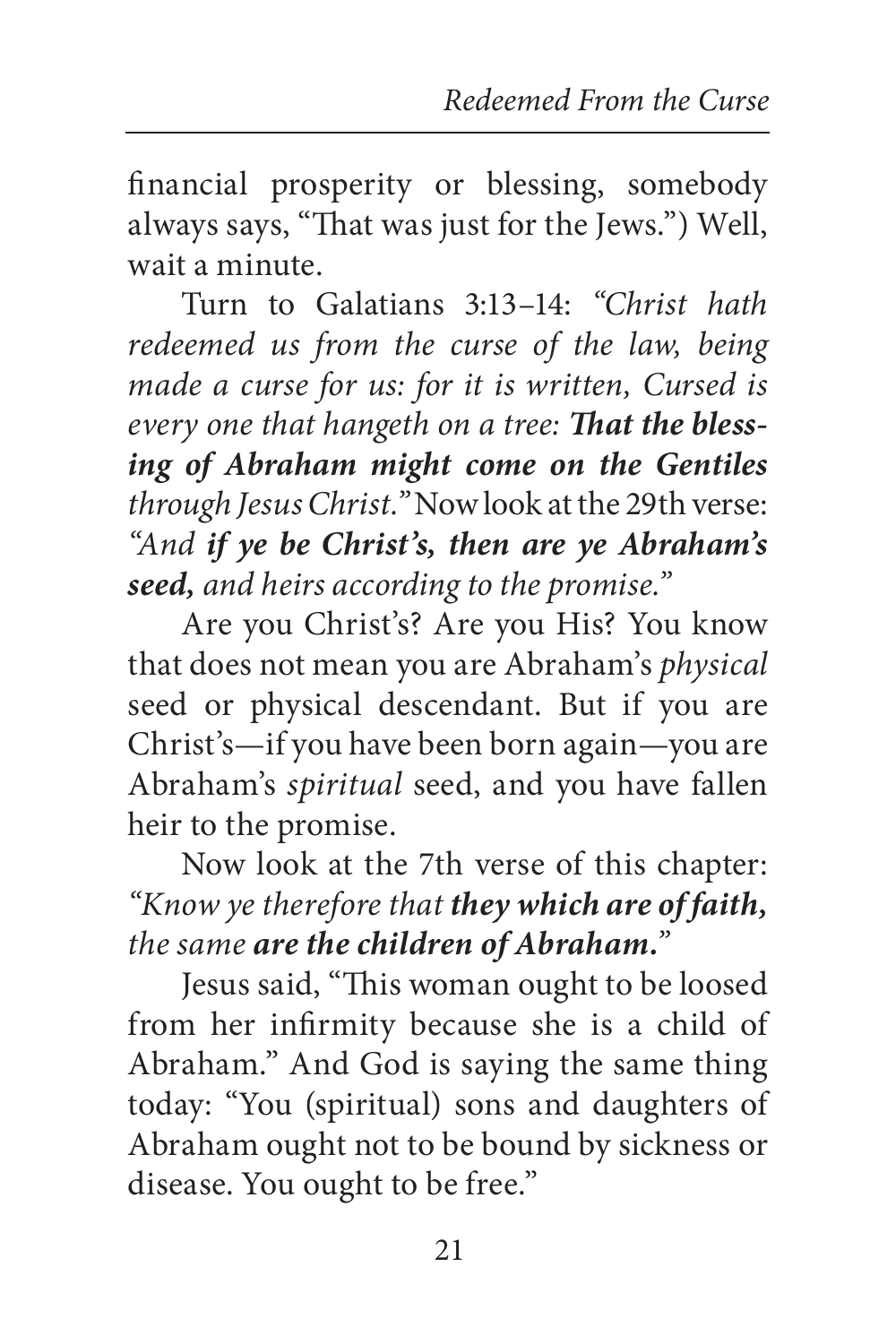Thank God, Jesus came to redeem us from the hand of Satan, from sin, and from sickness, because **Jesus came to redeem us from the curse of the law** (Gal. 3:13).

To find out what the curse of the law is, we must go back to the law—the first five books of the Bible. There we will find that the curse of the law is *poverty, sickness,* and *death.*

God established a covenant with the children of Israel as they were en route to the Promised Land after coming out of Egypt.

God warned them that if they refused to walk in His statutes and keep His commandments they would suffer many afflictions (Deut. 28:15–68).

If they were obedient, however, God promised, *"And ye shall serve the Lord your God, and he shall bless thy bread, and thy water; and I will take sickness away from the midst of thee. There shall nothing cast their young, nor be barren, in thy land: the number of thy days I will fulfil"* (Exod. 23:25–26).

People believe you must get sick to die, but God did not say so.

God said He would fulfill the number of their days. He did not say they were *not* going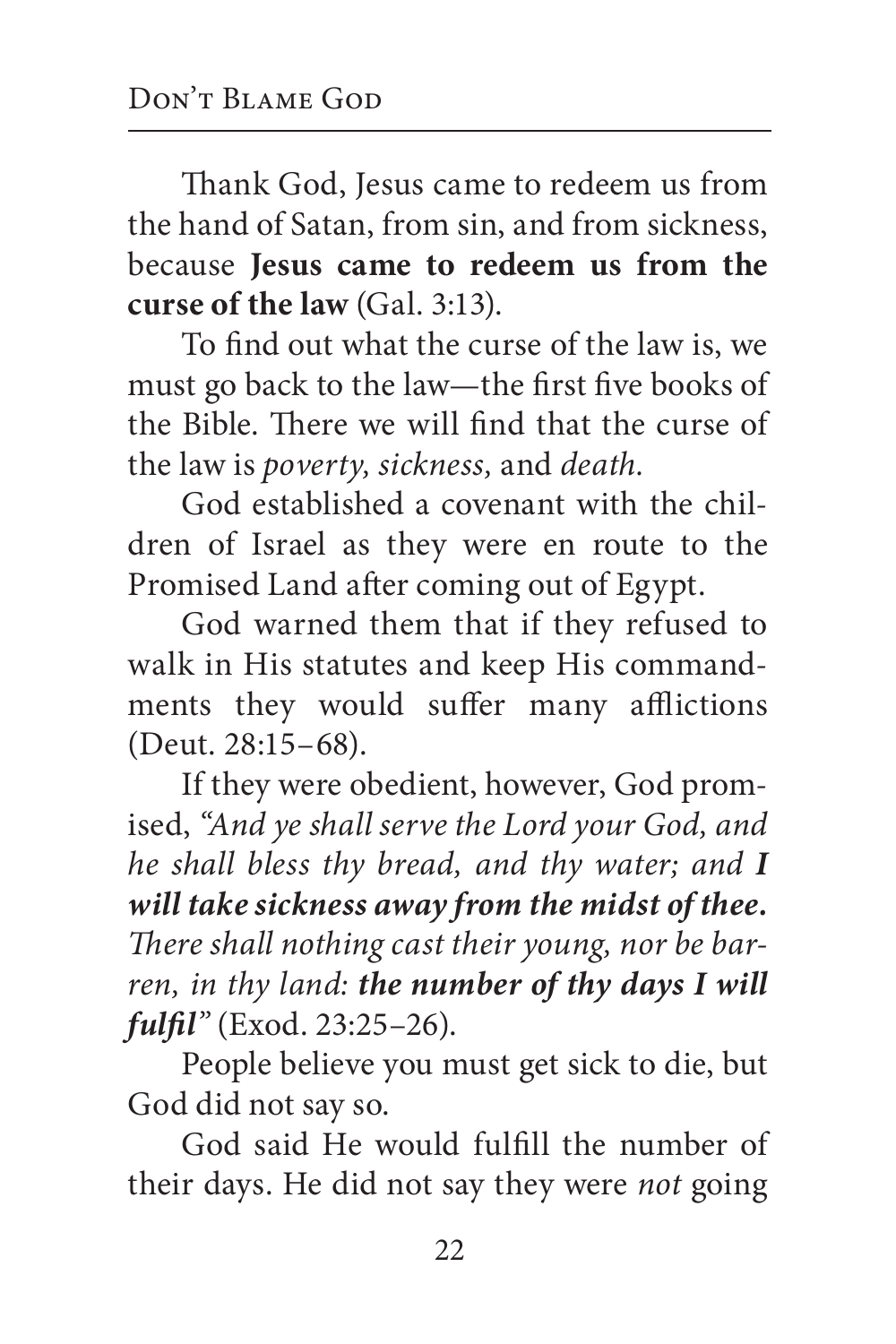to die—but He said they would not have to die because of sickness or disease.

Healing belongs to us under the New Covenant (or New Testament) just as it belonged to Israel under the Old. New Testament believers *are* redeemed now from spiritual death. We *are*  redeemed from sickness and from poverty. And we have the promise that when Jesus comes again, physical death will be put under foot. To make it more personal:

*Healing belongs to you.*

*It belongs to you because sickness is of the enemy.*

*It belongs to you because you are a spiritual child of Abraham.*

*It belongs to you because sickness is a curse, and Christ has redeemed you from the curse of the law.*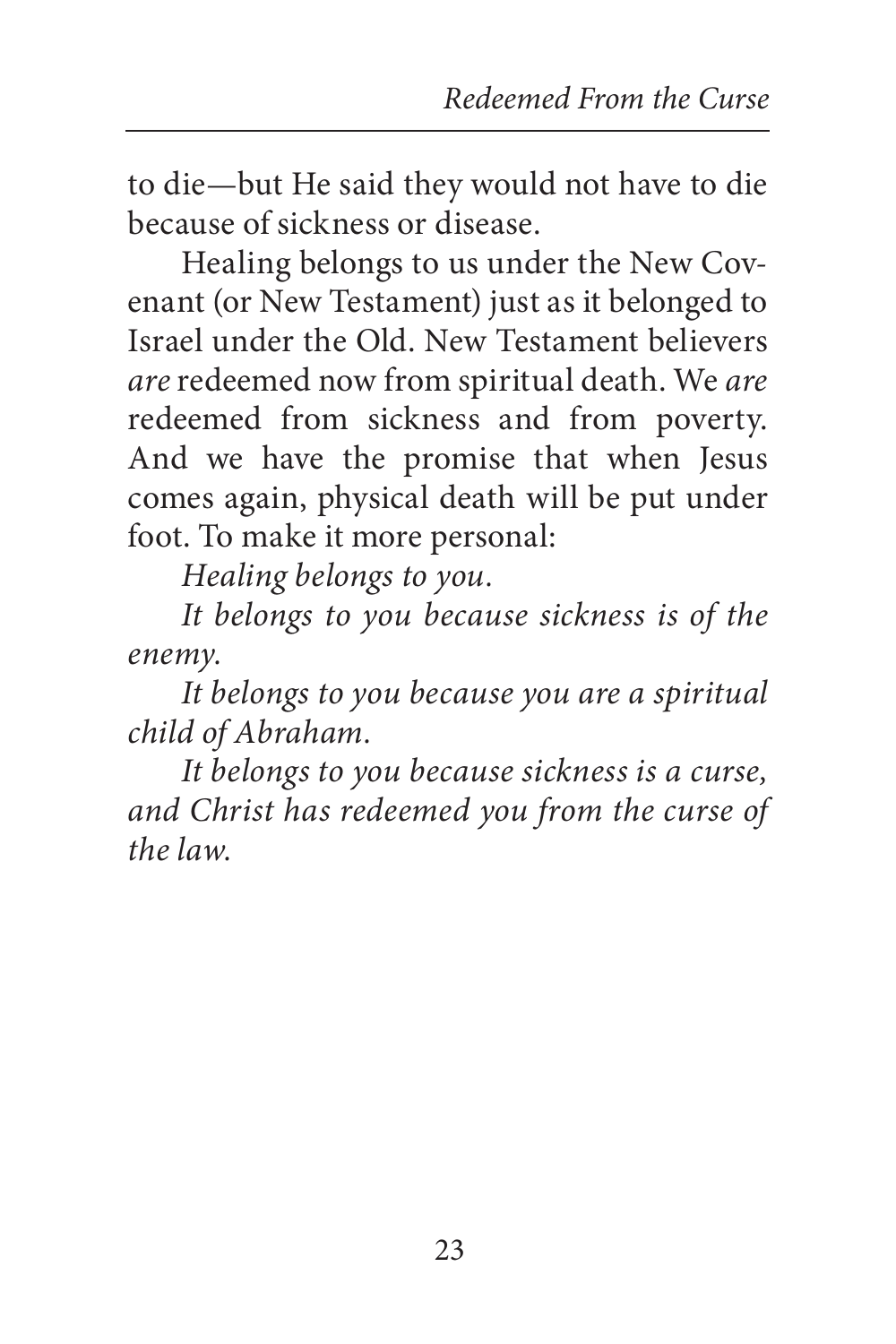#### **CHAPTER 4**  $\overline{\phantom{a}}$

# "Don't Die Like This!"

After my wife and I arrived at a new pastorate in north-central Texas, the church pianist asked me to visit a woman everybody called "Grandma." Grandma was in a nearby hospital dying of stomach cancer. She was 82.

We were busy moving into the parsonage. Several days went by. That Wednesday, I had an impression to call Grandma's family, because I somehow knew they had taken her home. I didn't know why they would, because the family already had told me that they were going to keep her in the hospital until she died. I called, and her daughter confirmed that Grandma had talked the doctor into sending her home to die.

I went to visit Grandma. She was a woman who knew about divine healing. She had been healed years before, and the healing had brought her into the baptism of the Holy Spirit.

I began to talk to her about letting God heal her.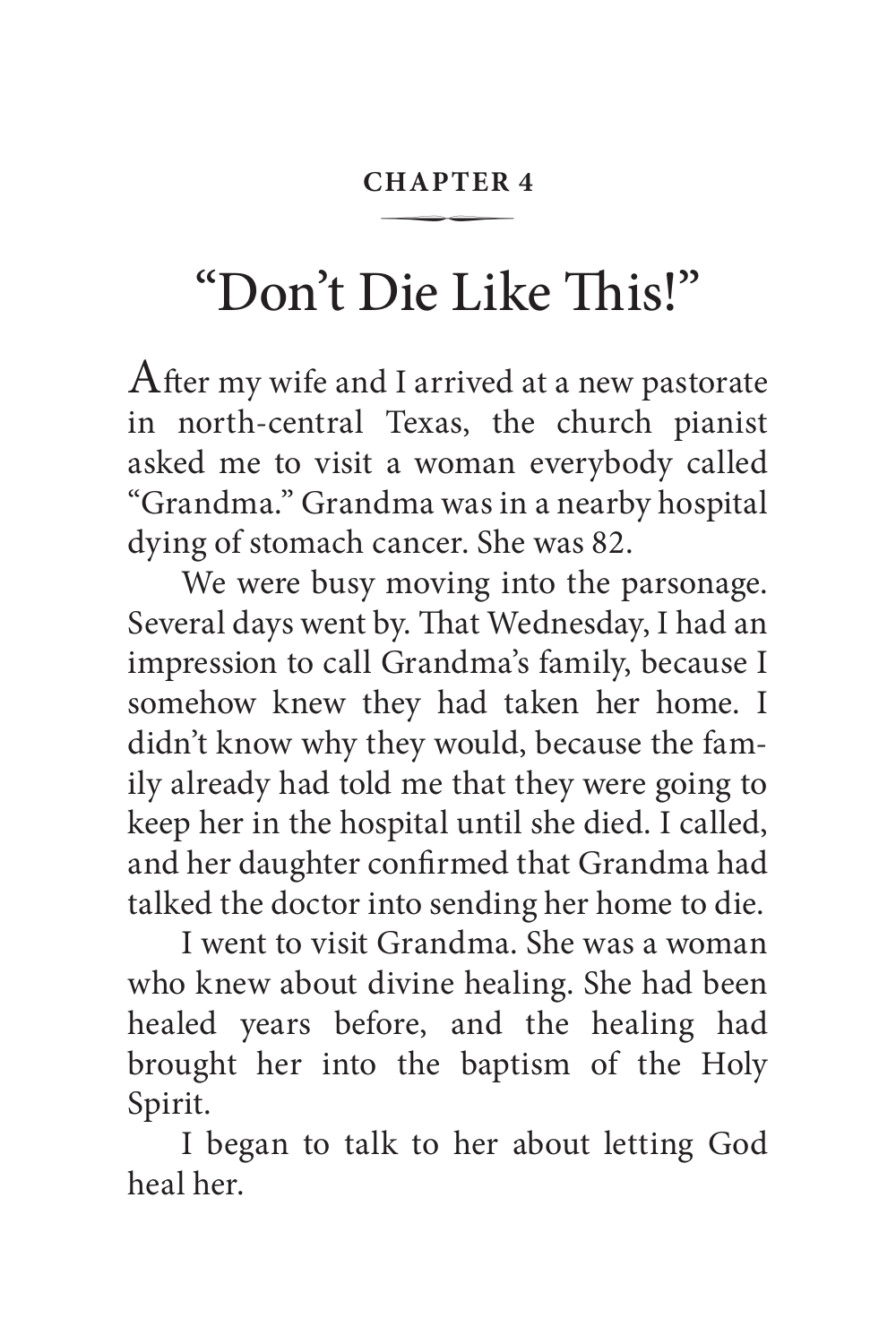"Oh, Brother Hagin," she said, "I'm saved and filled with the Spirit, and I'm ready for Heaven. Just let me alone and let me die."

I said, "I'm not going to do it. Grandma, it is not the will of God that you die this way; no one will ever make me believe that. It is not the will of God that you die with cancer and suffer this way. Let God heal you and *then* die if you want to—but don't die like this!"

Friends, you are not going to get somebody healed if you are believing they will live, and they are believing they will die. As the Bible says, *"Can two walk together, except they be agreed?"* (Amos 3:3).

I knew Grandma was not ready to receive healing, so I read scripture to her, knelt by her bed, laid my hand on her head, and prayed, "Dear God, help Grandma not to cast away her confidence. She knows about divine healing. It was a healing that brought her into the baptism of the Holy Spirit years ago."

I returned two or three times every week, prayed that way, read God's Word to her, and tried to talk her out of dying. And she kept living.

We had healing services every Saturday night, and about every three weeks Grandma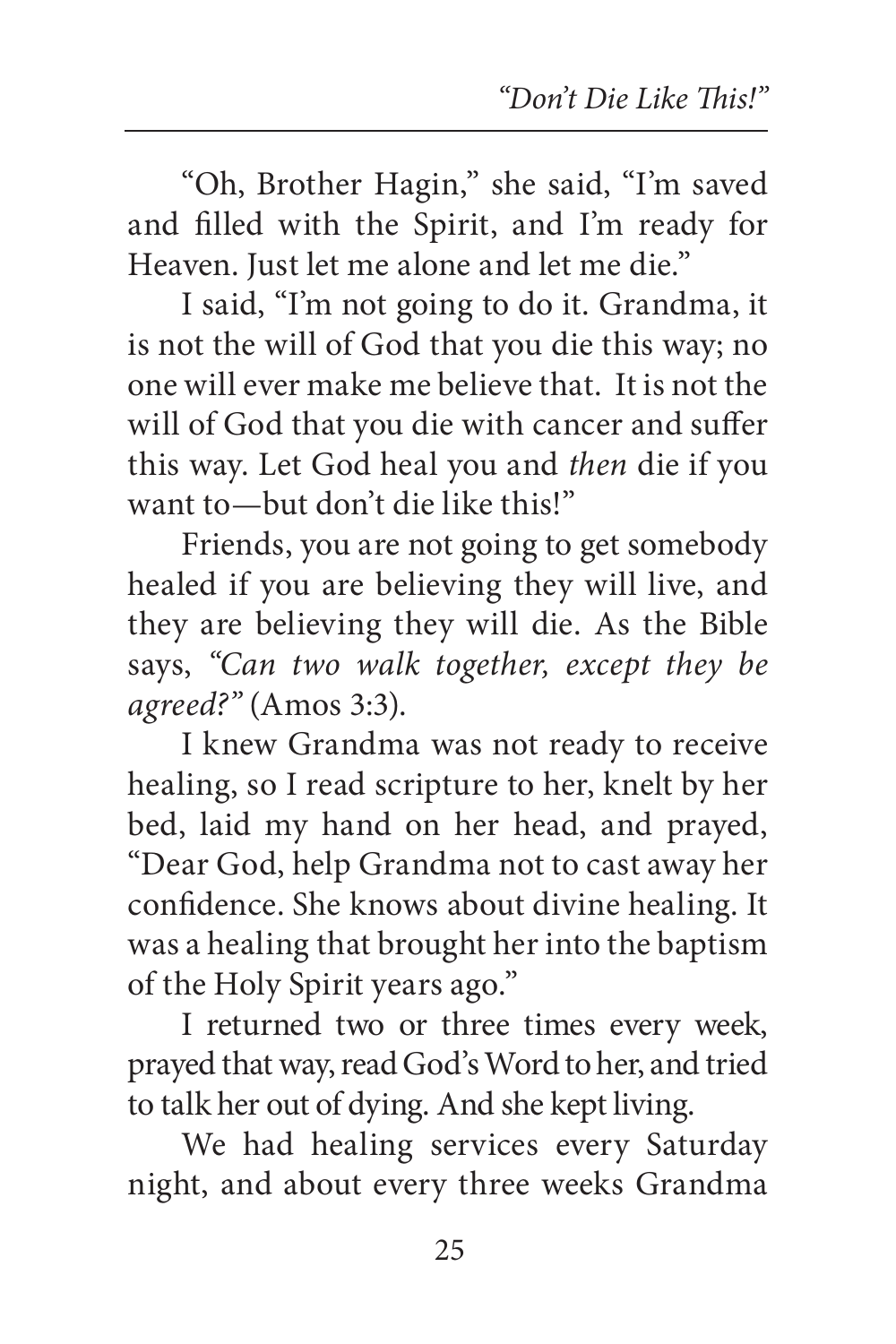would say to her son-in-law, "Get me up, make a bed in the car, and take me to church."

We would take a large chair out of the parsonage and place pillows around her. Grandma sat on the side near the piano, and many times in these services, right in the middle of my sermon, she would have a spell, and you would think she was dead.

This went on about every three weeks. I visited her several times a week. Six months went by. One Saturday night during my sermon I looked over at Grandma—and I *perceived* something. You know, Paul was preaching at Lystra, and Paul *perceived* (Acts 14:9) that a man crippled from birth had faith to be healed.

I *perceived* that Grandma's faith had risen to the level where she had faith to be healed. So I stopped my sermon, looked her way, and said, "Grandma, it wouldn't surprise me at all to see you out of that chair healed, dancing like a 16 year old." When I said that to her, the Lord gave me a vision. In the vision, as I stood right there at the pulpit, I saw her jump out of the chair and dance like a girl.

I said, "We'll pray for you right now and start the healing service." I went down, anointed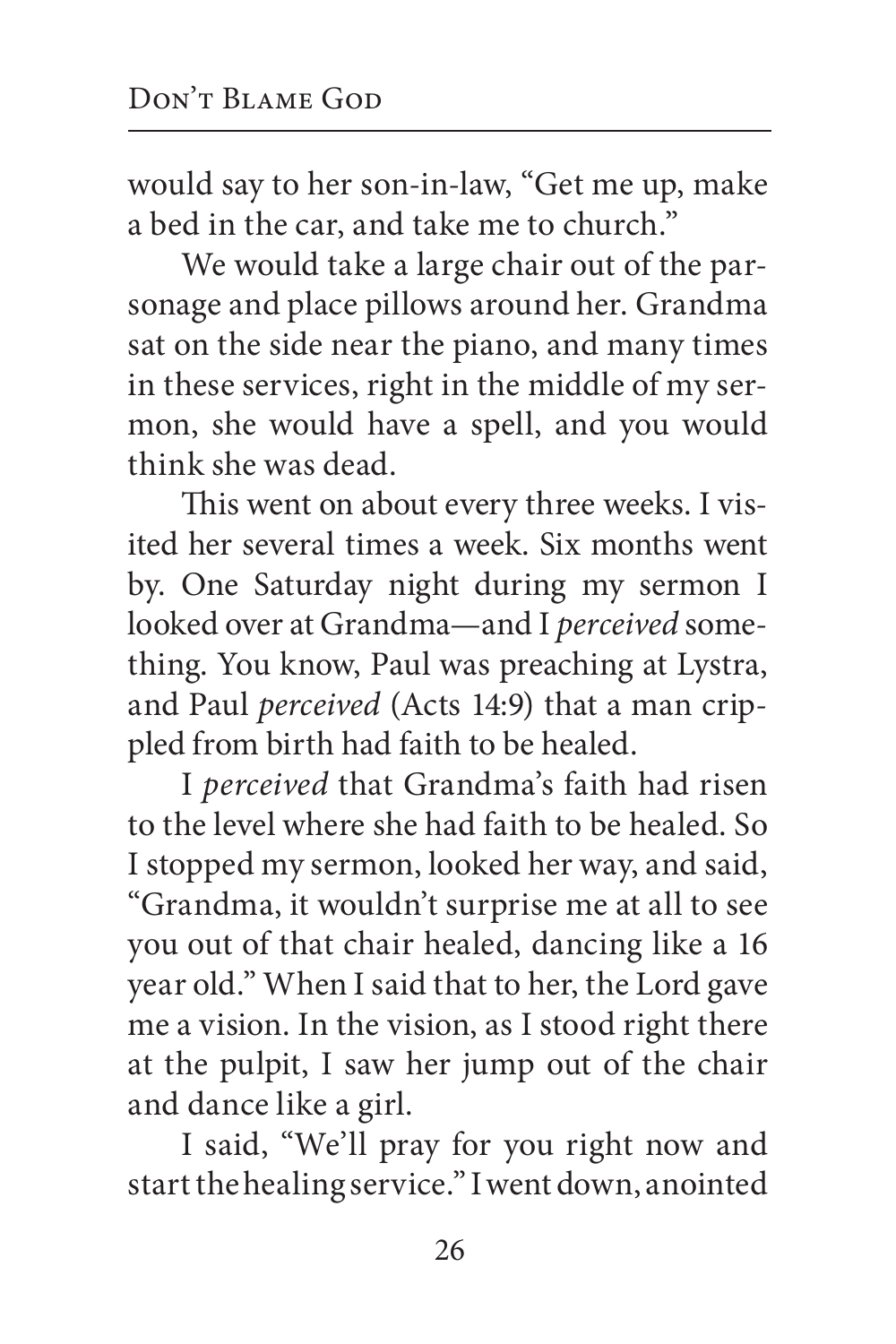her with oil, laid hands on her, and prayed for her. There was no manifestation of her healing at first, so we started the healing line. After we had been praying for the sick about 10 minutes, suddenly I heard somebody say, "Praise the Lord!" I looked around, and Grandma had jumped out of that chair.

She ran halfway across the building, started dancing a jig for joy like a 16-year-old girl, and was healed. In 30 days' time, praise God, she had put on so much weight that you couldn't recognize her.

Several years later, we were on the evangelistic field, and because our children were joining us for the summer, we took Ken's collie dog to friends in the country. We had to go right by Grandma's house, and my wife suggested, "Why don't we stop and see Grandma?" This was 9 years later, and Grandma was 91.

We visited with Grandma's daughter, supposing that Grandma was in her room. Finally my wife asked to see Grandma.

"Oh," her daughter said, "you know Ma. She's just like she always was. She's off gallivanting around the country. She's visiting some of the kinfolks in another part of the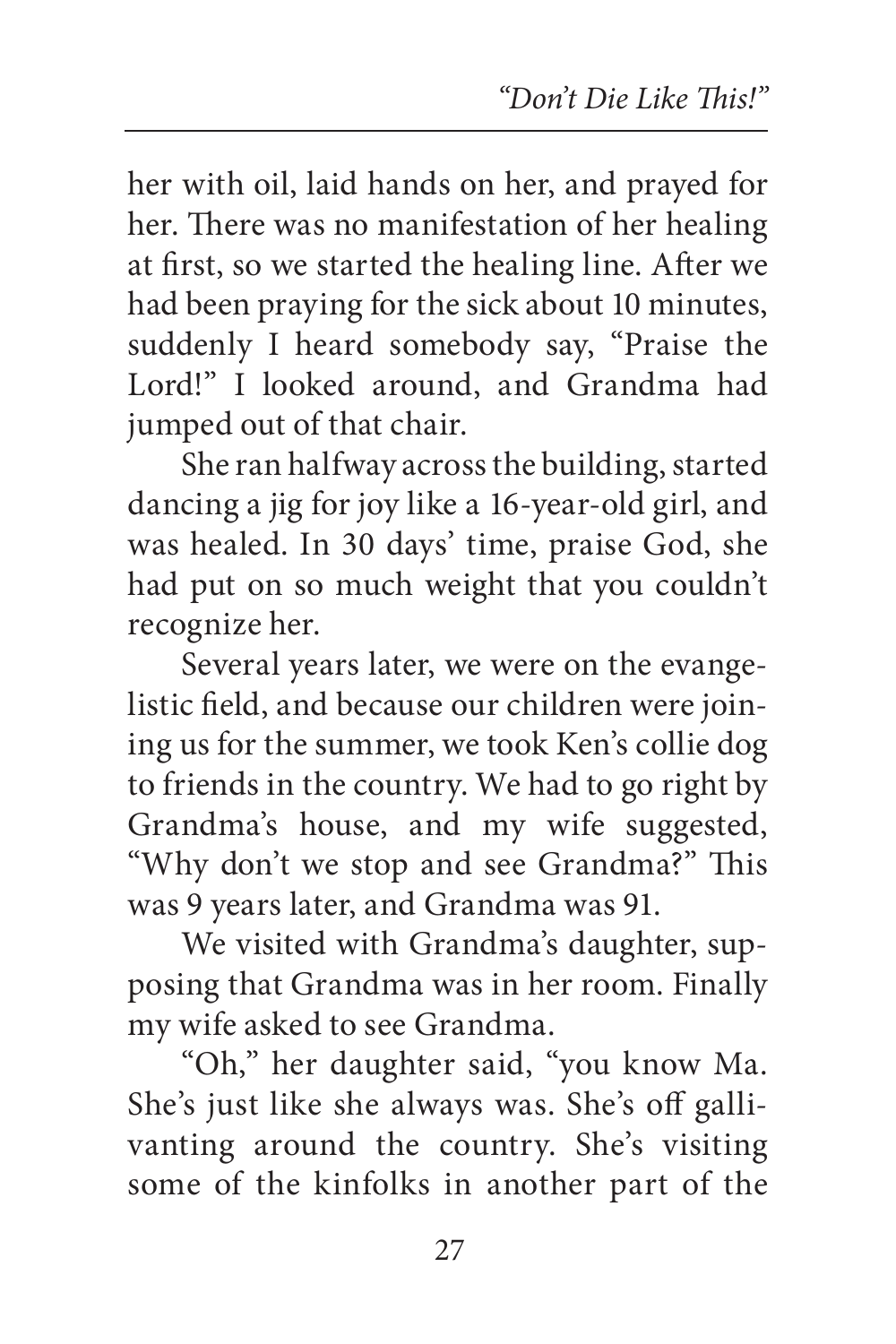country, and she rode the bus to get there. She is never at home."

I learned later that Grandma lived until she was 93, and she went home to be with Jesus *without* sickness or disease. She had lived 11 more years.

Most people would have said, "We might as well go ahead and die. After all, God only promised us 70 or 80 years." Yes, He did. And, yes, you are going to die sometime—but *you do not have to die with sickness and disease.* Not if you are one of Abraham's spiritual descendants.

I know God's Word. God's Word works.

In the Old Testament, God set life and death before the children of Israel. He said, *"I call heaven and earth to record this day against you, that I have set before you life and death, blessing and cursing: therefore choose life, that both thou and thy seed may live"* (Deut. 30:19).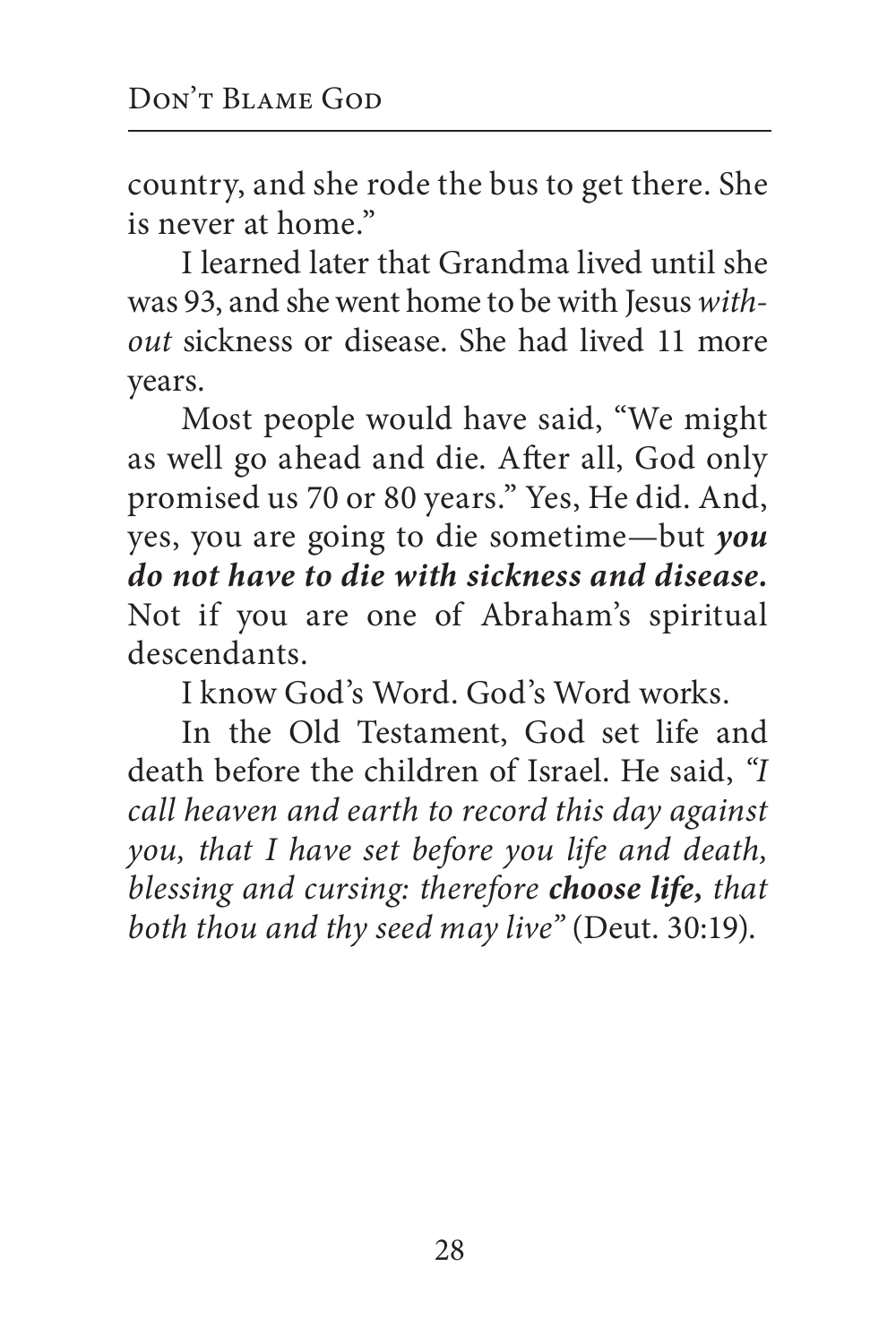#### **CHAPTER 5**  $\overline{\phantom{a}}$

### Secret Things

People have asked me why some of my relatives did not get healed. I have asked the Lord the same question.

"That is a secret between them and Me," the Lord told me once when I prayed about it. He said very plainly, "It's none of your business. You keep preaching healing and leave that question alone. Don't even touch it in your thought life."

Sometimes there is a reason why a person does not get healed. It is a private matter between them and the Lord, and He does not tell everyone else about it. The Bible says in Deuteronomy 29:29, *"The secret things belong unto the Lord our God: but those things which are revealed belong unto us."*

After my sister died at age 55 of cancer, I lay on my bed, meditating. Suddenly it seemed like I left my body. I was up in Heaven.

My sister and Jesus were standing talking. Her back was to me. I don't know what Jesus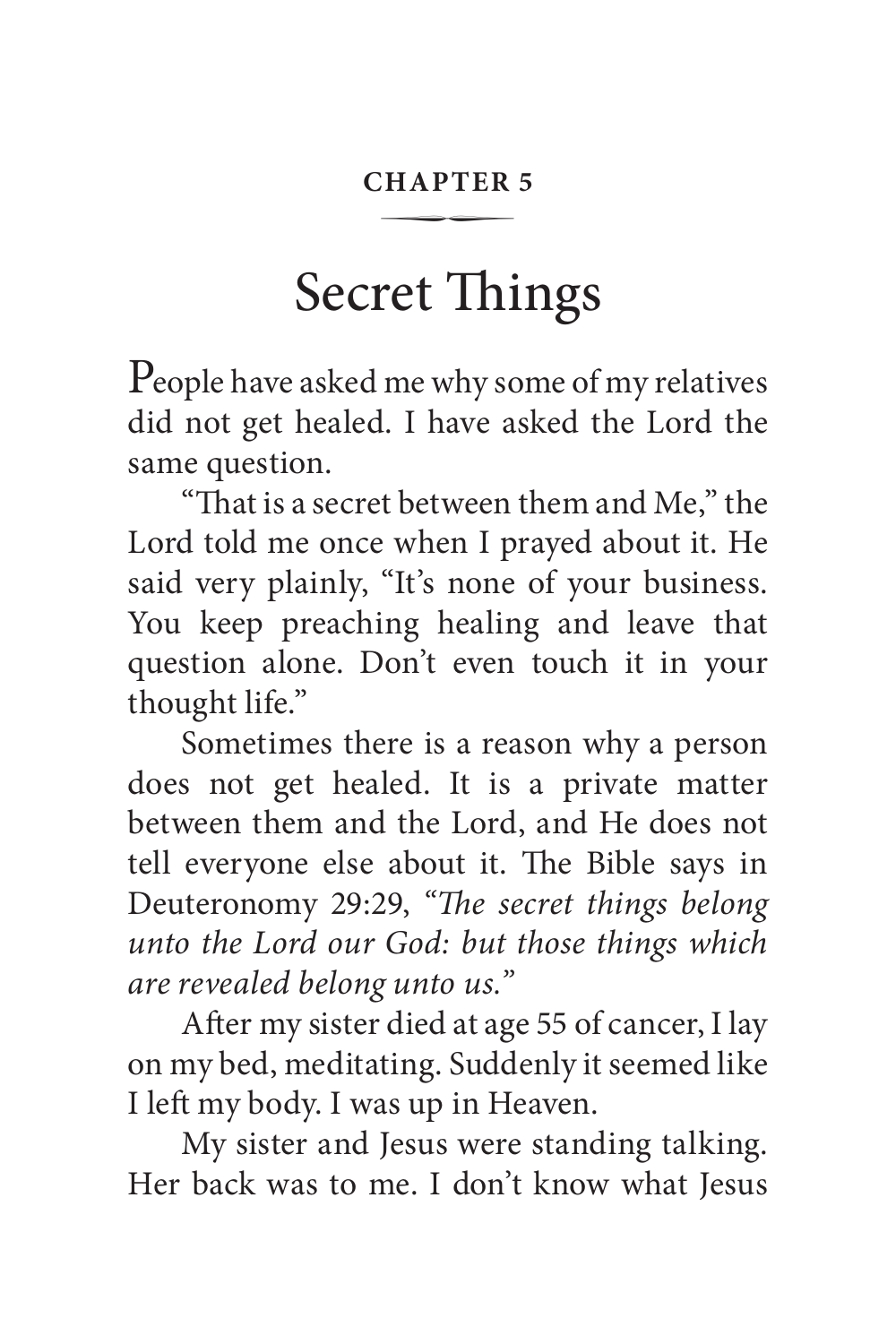was saying, but when He saw me, He stopped talking and looked at me. My sister turned and looked, too.

She said, "Kenneth, don't feel so badly that you couldn't pray the prayer of faith for me. There was a reason you couldn't. I suffered a lot, but since it's all over and I'm here, I wouldn't have it any other way. You couldn't help me, but you *can* help Joy" (her daughter).

In the Spirit, I saw myself ministering that coming Sunday night to my niece. (This vision took place on Thursday night.)

We buried my sister on Saturday. On Sunday night, the pastor said, "I don't know what it is, Brother Hagin, but God wants you to do something. Feel free to do whatever it is."

I told the congregation what I had seen in my vision. I called Joy forward. (Joy had had numerous shock treatments. She walked around like a robot. We had to give her such elementary instructions as "Put your arm down" and "Close your mouth.") I found myself casting three devils out of Joy. Her whole countenance changed. She has been completely free ever since.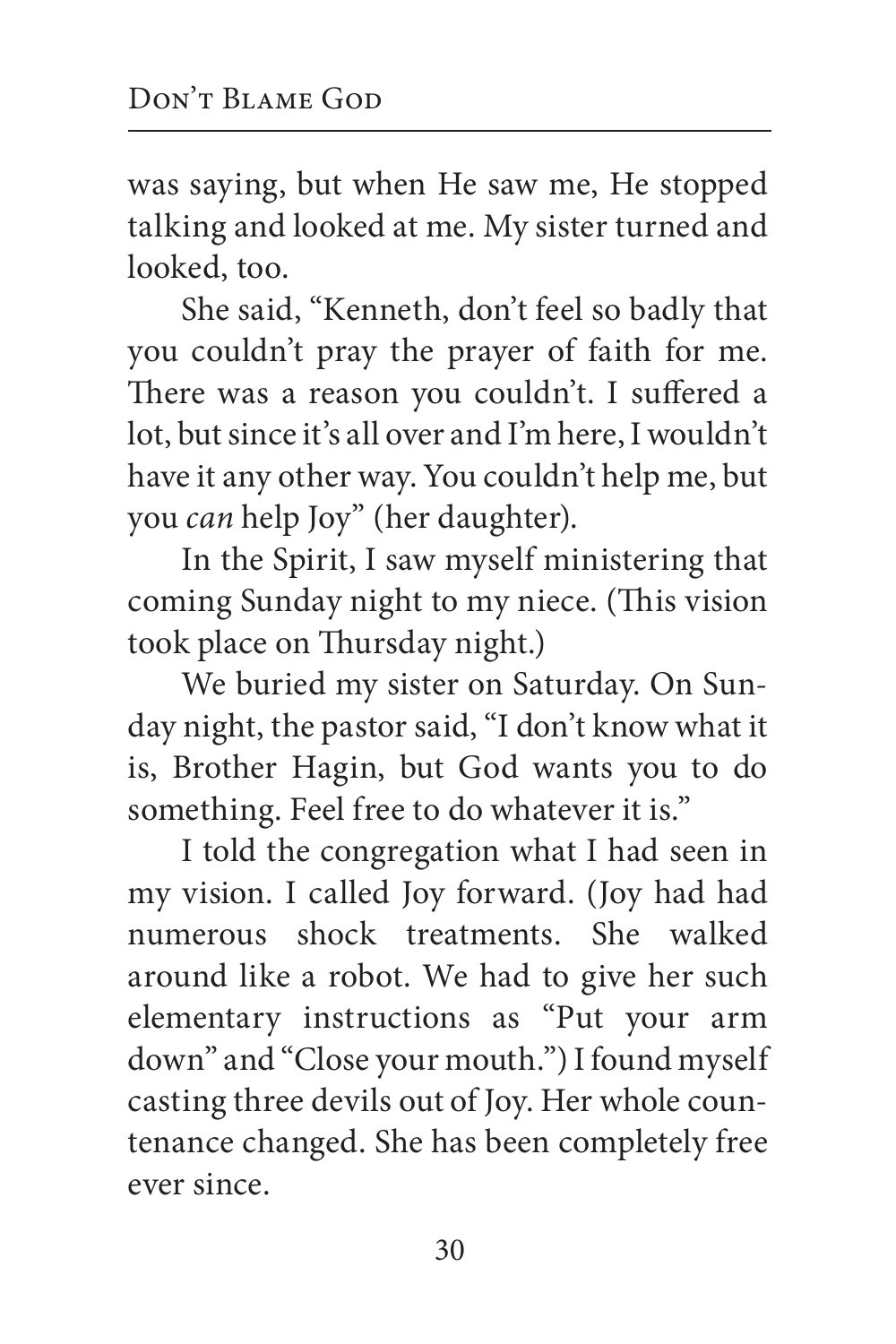I still don't know why I could not help my sister. But we know according to scripture that God was not to blame for her death.

I knew a pastor who was very strong on preaching that healing belongs to all of us. A woman asked him, "How can you be so positive it is the will of God to heal everybody when you lost your only daughter when she was 13?"

The pastor replied, "Well, first of all, I believe that if we had known then what we know now, she would not have died. Second, we haven't lost her. She's over in Father's house. Third, we didn't lose the battle; we just lost that one round. I stand in faith."

A lot of times we wait until it is too late to do something. Hope says, "I'll get healed *sometime*." Heart faith says, "It's mine *now."*

About seven years after a certain pastor's wife died of cancer at an early age, I held a meeting in that church. A death pall still hung over the church. The people were all bewildered about her death.

After I ministered that week, the pastor said, "You've just lifted a cloud off my shoulders about my wife's dying with cancer. She was in the ministry with me. She was a holy woman; a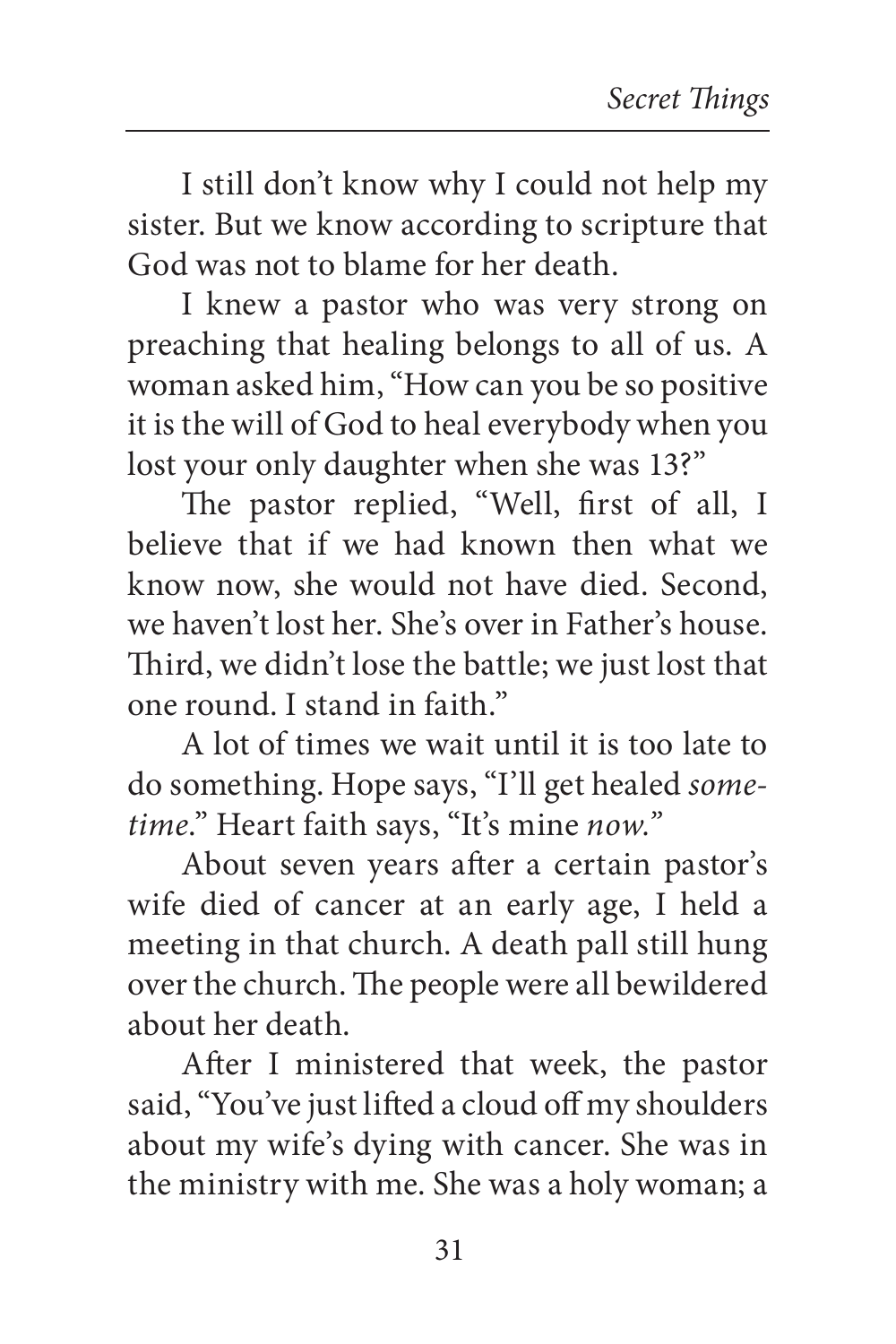great woman of prayer. I blamed God for her death.

"But she never did believe she *was* healed. She always believed she was *going to get* healed. She kept pushing it off into the future, and the disease took its course. She died saying, "I believe God *is going to* heal me."

"At the time, I thought that was faith," the pastor said, "but I see now that was not Bible faith."

Christians do not take advantage of what belongs to them. Either they do not know *how* to take advantage of what belongs to them, or the do not know *what* belongs to them.

Deliverance belongs to us *now*—not in some far-off day somewhere, sometime.

We will not need healing in Heaven or in the Millennium. We can have it now . . . in this world . . . in this age . . . in this life . . . because Jesus already *has* purchased healing for our body as well as salvation for our soul.

God laid on Jesus not only the sin, sickness, and disease of us all, but also the cause of that sickness and disease. And what He bore, we do not need to bear.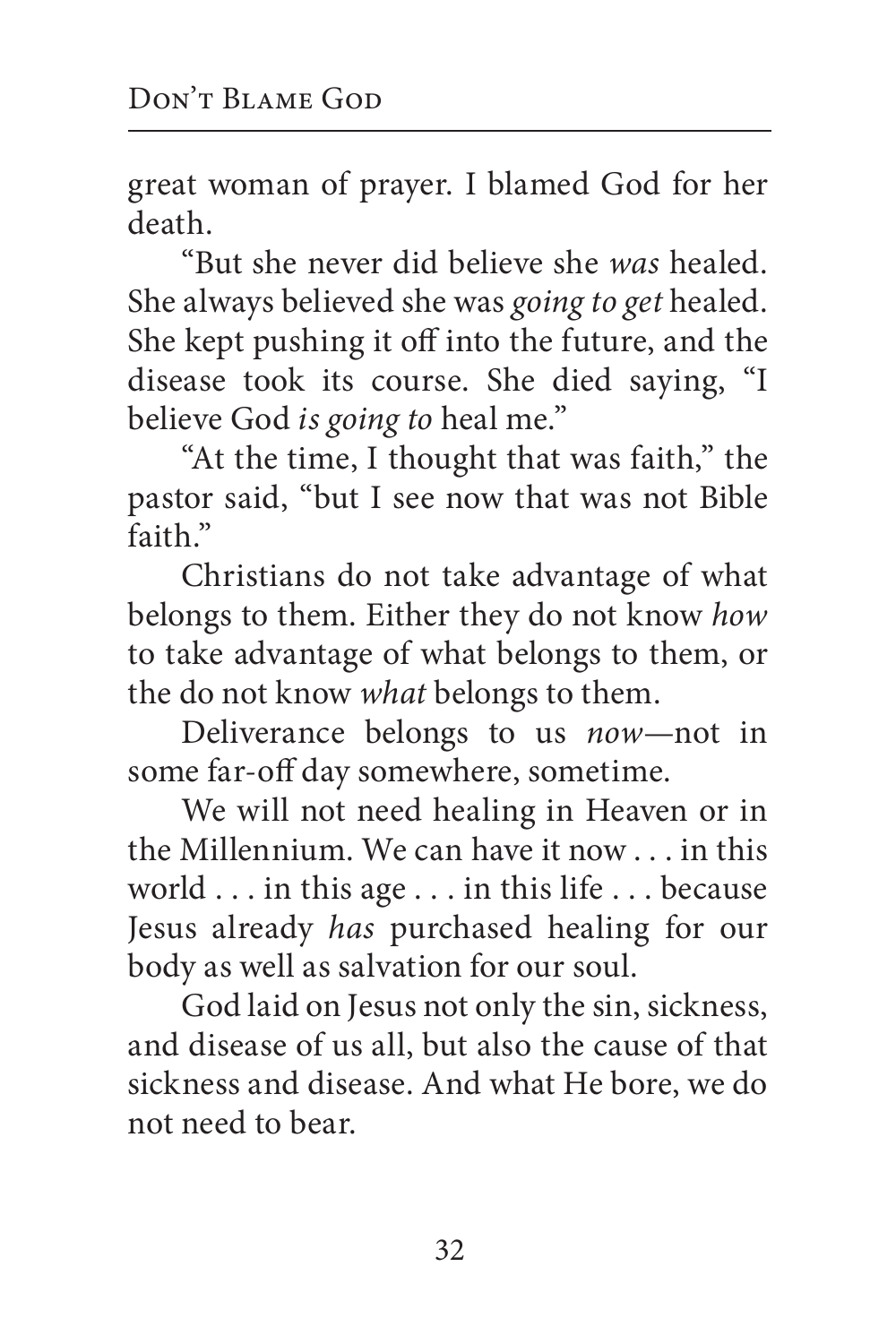#### **A Sinner's Prayer to Receive Jesus as Savior**

Dear Heavenly Father,

I come to You in the Name of Jesus.

Your Word says, *"The one who comes to Me I will by no means cast out"* (John 6:37 NKJV). I know You won't cast me out. You take me in, and I thank You for that.

You said in Your Word, *"Whoever calls on the name of the Lord shall be saved"* (Rom. 10:13 NKJV). I am calling on Your Name, and I know You have saved me.

You also said, *"If you confess with your mouth the Lord Jesus and believe in your heart that God has raised Him from the dead, you will be saved. For with the heart one believes unto righteousness, and with the mouth confession is made unto salvation"* (Rom. 10:9–10). I believe in my heart Jesus Christ is the Son of God. I believe He was raised from the dead for my justification. I confess Him as my Lord.

Because Your Word says that *"with the heart one believes unto righteousness"*—and I do believe with my heart—I have now become the righteousness of God in Christ (2 Cor. 5:21). I am now saved!

Kenneth E. Hagine<br>Hagine E. Hagine E. Hagine E. Hagine E.

Thank You, Lord!

Signed

Date